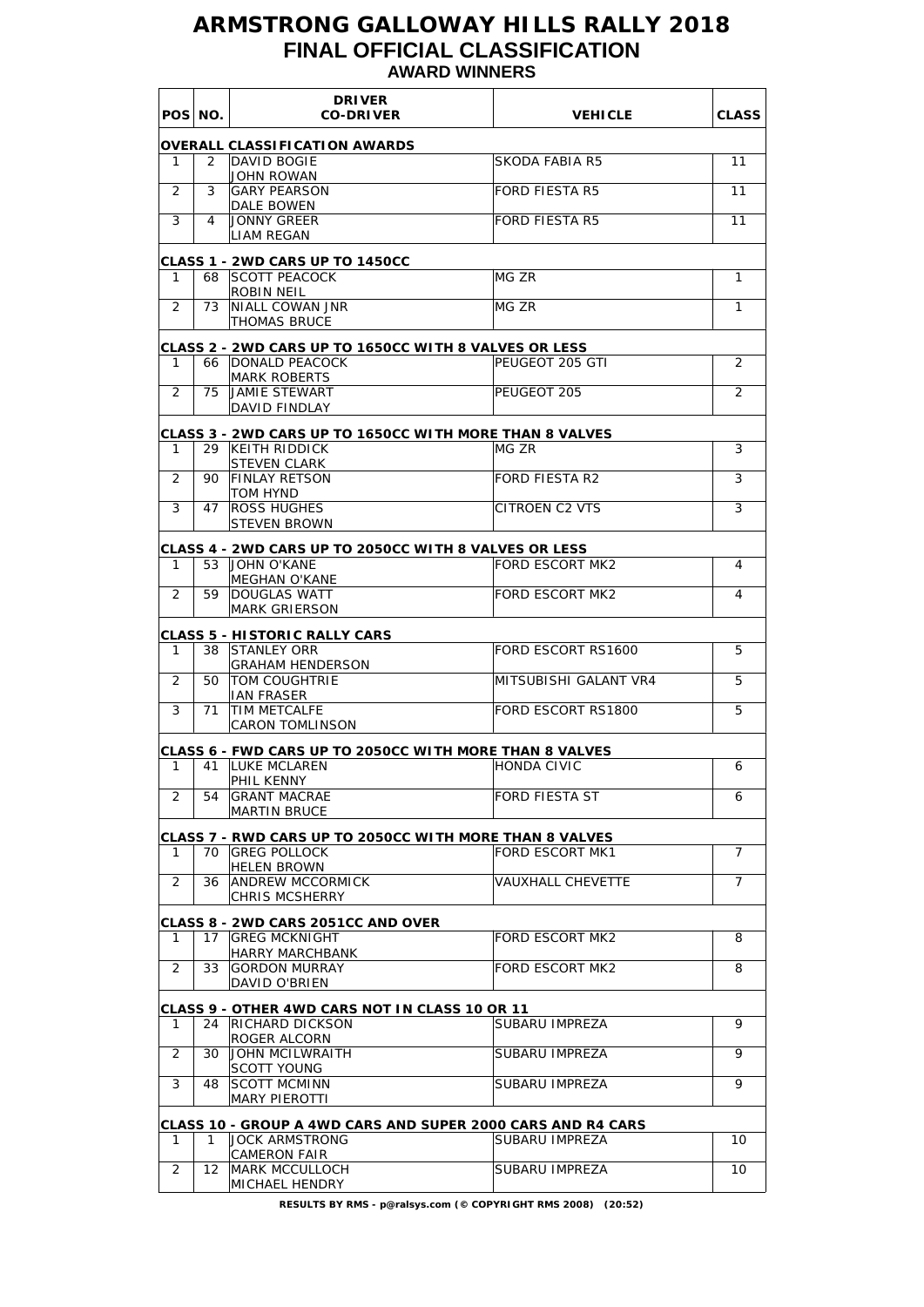## **ARMSTRONG GALLOWAY HILLS RALLY 2018 FINAL OFFICIAL CLASSIFICATION AWARD WINNERS**

|                |         | <b>DRIVER</b>                                                                                                             |                         |              |
|----------------|---------|---------------------------------------------------------------------------------------------------------------------------|-------------------------|--------------|
|                | POS NO. | <b>CO-DRIVER</b>                                                                                                          | <b>VEHICLE</b>          | <b>CLASS</b> |
| 3              |         | 23 KEITH MORRIS                                                                                                           | MITSUBISHI LANCER EVO 6 | 10           |
|                |         | <b>TERRY MALLIN</b>                                                                                                       |                         |              |
|                |         | <b>CLASS 11 - WRC CARS AND R5 CARS</b>                                                                                    |                         |              |
| $\mathbf{1}$   |         | 14 JOHN WINK                                                                                                              | HYUNDAI 120 R5          | 11           |
|                |         | <b>MATT EDWARDS</b>                                                                                                       |                         |              |
| 2              | 8       | <b>FREDDIE MILNE</b>                                                                                                      | SUBARU IMPREZA WRC      | 11           |
|                |         | <b>PATRICK WALSH</b>                                                                                                      |                         |              |
| 3              | 6       | <b>ANDREW GALLACHER</b>                                                                                                   | <b>FORD FOCUS WRC</b>   | 11           |
|                |         | JANE NICOL                                                                                                                |                         |              |
|                |         |                                                                                                                           |                         |              |
| 1              | 6       | AWARD - HIGHEST PLACED EAST AYRSHIRE CAR CLUB CREW<br><b>ANDREW GALLACHER</b>                                             | <b>FORD FOCUS WRC</b>   | 11           |
|                |         | <b>JANE NICOL</b>                                                                                                         |                         |              |
|                |         |                                                                                                                           |                         |              |
|                |         | AWARD - JAY MCNICHOLAS MEMORIAL AWARD - BEST PRESENTED CAR                                                                |                         |              |
| $\mathbf{1}$   |         | 68 SCOTT PEACOCK                                                                                                          | MG ZR                   | $\mathbf{1}$ |
|                |         | ROBIN NEIL                                                                                                                |                         |              |
|                |         | AWARD - BRIAN ALLAN MEMORIAL AWARD - HIGHEST REAR WHEEL DRIVE                                                             |                         |              |
| 1              |         | 17 GREG MCKNIGHT                                                                                                          | <b>FORD ESCORT MK2</b>  | 8            |
|                |         | HARRY MARCHBANK                                                                                                           |                         |              |
|                |         |                                                                                                                           |                         |              |
|                |         | AWARD - LAWRENCE CLARK TROPHY - HIGHEST CO-DRIVER IN DG POSTAL DISTRICT<br>17 HARRY MARCHBANK (CO-DRIVER) FORD ESCORT MK2 |                         | 8            |
| $\mathbf{1}$   |         |                                                                                                                           |                         |              |
|                |         | <b>AWARD - ROBBIE MURPHIE AWARD - SPIRIT OF THE RALLY</b>                                                                 |                         |              |
|                |         | ALLAN LEISHMAN, MARSHAL SS1                                                                                               |                         |              |
|                |         |                                                                                                                           |                         |              |
| $\mathbf{1}$   |         | <b>AWARD - SRC SUBARU CUP</b><br><b>NO FINISHER ELIGIBLE</b>                                                              |                         |              |
| $\overline{2}$ |         | <b>NO FINISHER ELIGIBLE</b>                                                                                               |                         |              |
| 3              |         | <b>NO FINISHER ELIGIBLE</b>                                                                                               |                         |              |
|                |         |                                                                                                                           |                         |              |
|                |         | <b>AWARD - SRC 2 WHEEL DRIVE AWARD</b>                                                                                    |                         |              |
| 1              |         | 17 GREG MCKNIGHT (DRIVER)                                                                                                 | FORD ESCORT MK2         | 8            |
|                |         | <b>AWARD - SRC CHALLENGERS AWARD</b>                                                                                      |                         |              |
| 1              |         | 14 JOHN WINK (DRIVER)                                                                                                     | HYUNDAI 120 R5          | 11           |
|                |         |                                                                                                                           |                         |              |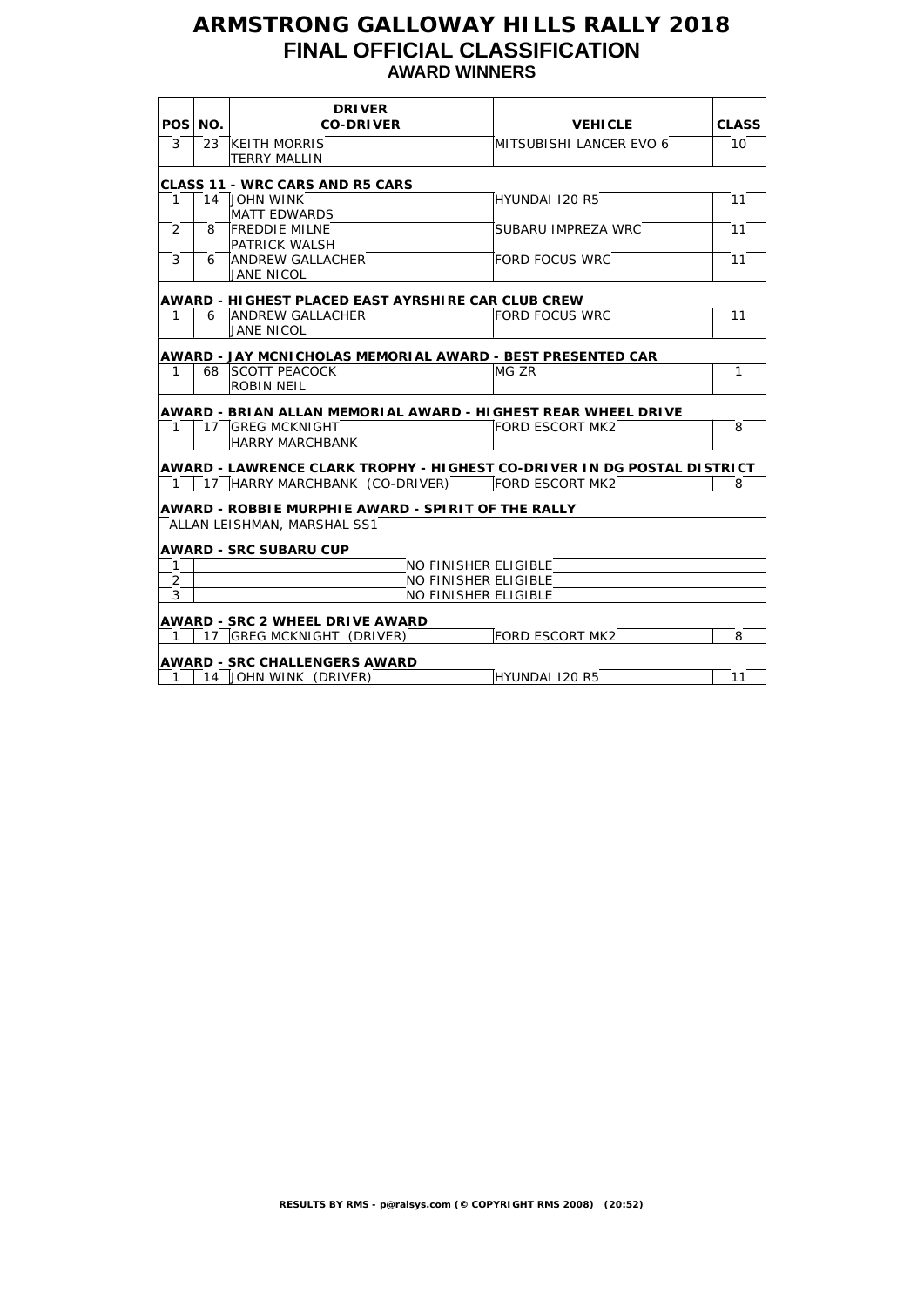## **ARMSTRONG GALLOWAY HILLS RALLY 2018 FINAL OFFICIAL CLASSIFICATION OVERALL**

| POS NO.      |                   | <b>DRIVER</b><br><b>CO-DRIVER</b>              | <b>CLASS</b>   | <b>VEHICLE</b>                      | <b>TOTAL</b><br><b>STAGE</b><br><b>TIME</b> | <b>PEN</b> | <b>TOTAL</b><br><b>TIME</b> | <b>DIFF</b><br><b>LEADER</b><br><b>PREV</b> |
|--------------|-------------------|------------------------------------------------|----------------|-------------------------------------|---------------------------------------------|------------|-----------------------------|---------------------------------------------|
| $\mathbf{1}$ | 2                 | <b>DAVID BOGIE</b><br><b>JOHN ROWAN</b>        | 11             | <b>SKODA</b><br><b>FABIA R5</b>     | 38:04                                       |            | 38:04                       | **.**<br>$***.**$                           |
| 2            | 3                 | <b>GARY PEARSON</b><br><b>DALE BOWEN</b>       | 11             | <b>FORD</b><br><b>FIESTA R5</b>     | 38:49                                       |            | 38:49                       | $+0:45$<br>$+0:45$                          |
| 3            | $\overline{4}$    | <b>JONNY GREER</b><br>LIAM REGAN               | 11             | <b>FORD</b><br><b>FIESTA R5</b>     | 38:55                                       |            | 38:55                       | $+0:51$<br>$+0:06$                          |
| 4            | 14                | <b>JOHN WINK</b>                               | 11             | <b>HYUNDAI</b><br><b>I20 R5</b>     | 40:02                                       |            | 40:02                       | $+1:58$                                     |
| 5            | $\mathbf{1}$      | <b>MATT EDWARDS</b><br><b>JOCK ARMSTRONG</b>   | 10             | <b>SUBARU</b>                       | 40:05                                       |            | 40:05                       | $+1:07$<br>$+2:01$                          |
| 6            | 8                 | <b>CAMERON FAIR</b><br><b>FREDDIE MILNE</b>    | 11             | <b>IMPREZA</b><br><b>SUBARU</b>     | 40:29                                       |            | 40:29                       | $+0:03$<br>$+2:25$                          |
| 7            | $12 \overline{ }$ | PATRICK WALSH<br>MARK MCCULLOCH                | 10             | <b>IMPREZA WRC</b><br><b>SUBARU</b> | 40:49                                       |            | 40:49                       | $+0:24$<br>$+2:45$                          |
| 8            | 6                 | MICHAEL HENDRY<br>ANDREW GALLACHER             | 11             | <b>IMPREZA</b><br><b>FORD</b>       | 40:56                                       |            | 40:56                       | $+0:20$<br>$+2:52$                          |
| 9            | 23                | JANE NICOL<br><b>KEITH MORRIS</b>              | 10             | <b>FOCUS WRC</b><br>MITSUBISHI      | 42:49                                       |            | 42:49                       | $+0:07$<br>$+4:45$                          |
|              |                   | <b>TERRY MALLIN</b>                            |                | <b>LANCER EVO 6</b>                 |                                             |            |                             | $+1:53$                                     |
| 10           | 17                | <b>GREG MCKNIGHT</b><br><b>HARRY MARCHBANK</b> | 8              | <b>FORD</b><br><b>ESCORT MK2</b>    | 43:06                                       |            | 43:06                       | $+5:02$<br>$+0:17$                          |
| 11           | 22                | <b>ALAN DICKSON</b><br><b>MARTIN FORREST</b>   | 10             | MITSUBISHI<br><b>LANCER EVO 9</b>   | 43:14                                       |            | 43:14                       | $+5:10$<br>$+0:08$                          |
| 12           | 24                | <b>RICHARD DICKSON</b>                         | 9              | <b>SUBARU</b>                       | 43:23                                       |            | 43:23                       | $+5:19$                                     |
| 13           | 10                | ROGER ALCORN<br><b>MIKE FAULKNER</b>           | 10             | <b>IMPREZA</b><br><b>MITSUBISHI</b> | 43:31                                       |            | 43:31                       | $+0:09$<br>$+5:27$                          |
| 14           | 30                | PETER FOY<br><b>JOHN MCILWRAITH</b>            | 9              | LANCER EVO 9<br><b>SUBARU</b>       | 43:31                                       |            | 43:31                       | $+0:08$<br>$+5:27$                          |
| 15           | 29                | <b>SCOTT YOUNG</b><br>KEITH RIDDICK            | 3              | <b>IMPREZA</b><br>MG.               | 44:06                                       |            | 44:06                       | $\star\star\star\star\star$<br>$+6:02$      |
|              |                   | STEVEN CLARK                                   |                | <b>ZR</b>                           |                                             |            |                             | $+0:35$                                     |
| 16           | 38                | <b>STANLEY ORR</b><br><b>GRAHAM HENDERSON</b>  | 5              | <b>FORD</b><br>ESCORT RS1600        | 44:48                                       |            | 44:48                       | $+6:44$<br>$+0:42$                          |
| 17           | 90                | <b>FINLAY RETSON</b><br><b>TOM HYND</b>        | 3              | <b>FORD</b><br>FIESTA R2            | 44:57                                       |            | 44:57                       | $+6:53$<br>$+0:09$                          |
| 18           | 53                | <b>JOHN O'KANE</b><br><b>MEGHAN O'KANE</b>     | $\overline{4}$ | <b>FORD</b><br><b>ESCORT MK2</b>    | 45:25                                       |            | 45:25                       | $+7:21$<br>$+0:28$                          |
| 19           | 31                | <b>JOHN RINTOUL</b>                            | 10             | MITSUBISHI                          | 45:38                                       |            | 45:38                       | $+7:34$                                     |
| 20           | 59                | <b>ROSS HYND</b><br><b>DOUGLAS WATT</b>        | $\overline{4}$ | <b>LANCER EVO 10</b><br><b>FORD</b> | 45:41                                       |            | 45:41                       | $+0:13$<br>$+7:37$                          |
| 21           | 48                | <b>MARK GRIERSON</b><br><b>SCOTT MCMINN</b>    | 9              | <b>ESCORT MK2</b><br><b>SUBARU</b>  | 45:47                                       |            | 45:47                       | $+0:03$<br>$+7:43$                          |
| 22           |                   | <b>MARY PIEROTTI</b><br>11 LAWRENCE WHYTE      | 11             | <b>IMPREZA</b><br>FORD              | 45:51                                       |            | 45:51                       | $+0:06$<br>$+7:47$                          |
|              |                   | PAUL BEATON                                    |                | FIESTA R5                           |                                             |            |                             | $+0:04$                                     |
| 23           | 32                | <b>CRAIG MCMIKEN</b><br>CHARLOTTE MCDOWALL     | 10             | MITSUBISHI<br>LANCER EVO 9          | 45:55                                       |            | 45:55                       | $+7:51$<br>$+0:04$                          |
| 24           | 52                | <b>DEREK CONNELL</b><br><b>LAURA A CONNELL</b> | 9              | <b>SUBARU</b><br><b>IMPREZA</b>     | 45:59                                       |            | 45:59                       | $+7:55$<br>$+0:04$                          |
| 25           | 42                | <b>DUNCAN CAMPBELL</b><br>MICHAEL CRUICKSHANK  | 9              | <b>SUBARU</b><br><b>IMPREZA</b>     | 46:14                                       |            | 46:14                       | $+8:10$<br>$+0:15$                          |
| 26           | 47                | <b>ROSS HUGHES</b>                             | 3              | <b>CITROEN</b>                      | 46:19                                       |            | 46:19                       | $+8:15$                                     |
| 27           | 93                | <b>STEVEN BROWN</b><br>ROBERT HARKNESS         | 9              | C <sub>2</sub> VTS<br><b>SUBARU</b> | 46:31                                       |            | 46:31                       | $+0:05$<br>$+8:27$                          |
| 28           | 41                | <b>MIKE MOATES</b><br>LUKE MCLAREN             | 6              | <b>IMPREZA</b><br><b>HONDA</b>      | 46:53                                       |            | 46:53                       | $+0:12$<br>$+8:49$                          |
| 29           | 54                | PHIL KENNY<br><b>GRANT MACRAE</b>              | 6              | <b>CIVIC</b><br><b>FORD</b>         | 47:17                                       |            | 47:17                       | $+0:22$<br>$+9:13$                          |
|              |                   | <b>MARTIN BRUCE</b>                            |                | <b>FIESTA ST</b>                    |                                             |            |                             | $+0:24$                                     |
| 30           | 61                | <b>JAN BUDGE</b><br><b>BRUCE LINDSAY</b>       | 9              | <b>SUBARU</b><br><b>IMPREZA WRX</b> | 47:23                                       |            | 47:23                       | $+9:19$<br>$+0:06$                          |
| 31           | 70                | GREG POLLOCK<br><b>HELEN BROWN</b>             | $\overline{7}$ | <b>FORD</b><br><b>ESCORT MK1</b>    | 47:37                                       |            | 47:37                       | $+9:33$<br>$+0:14$                          |
| 32           | 35                | <b>PADDY MUNRO</b><br>SEUMAS MACLEAN           | $\overline{4}$ | <b>FORD</b><br><b>ESCORT MK2</b>    | 47:44                                       |            | 47:44                       | $+9:40$<br>$+0:07$                          |
| 33           | 50                | <b>TOM COUGHTRIE</b>                           | 5              | <b>MITSUBISHI</b>                   | 47:48                                       |            | 47:48                       | $+9:44$                                     |
| 34           | 66                | <b>IAN FRASER</b><br>DONALD PEACOCK            | $\overline{2}$ | <b>GALANT VR4</b><br>PEUGEOT        | 48:05                                       |            | 48:05                       | $+0:04$<br>$+10:01$                         |
| 35           | 58                | <b>MARK ROBERTS</b><br><b>JIM ROBERTSON</b>    | 4              | 205 GTI<br><b>FORD</b>              | 48:11                                       |            | 48:11                       | $+0:17$<br>$+10:07$                         |
|              |                   | MIKE CURRY                                     |                | <b>ESCORT MK2</b>                   |                                             |            |                             | $+0:06$                                     |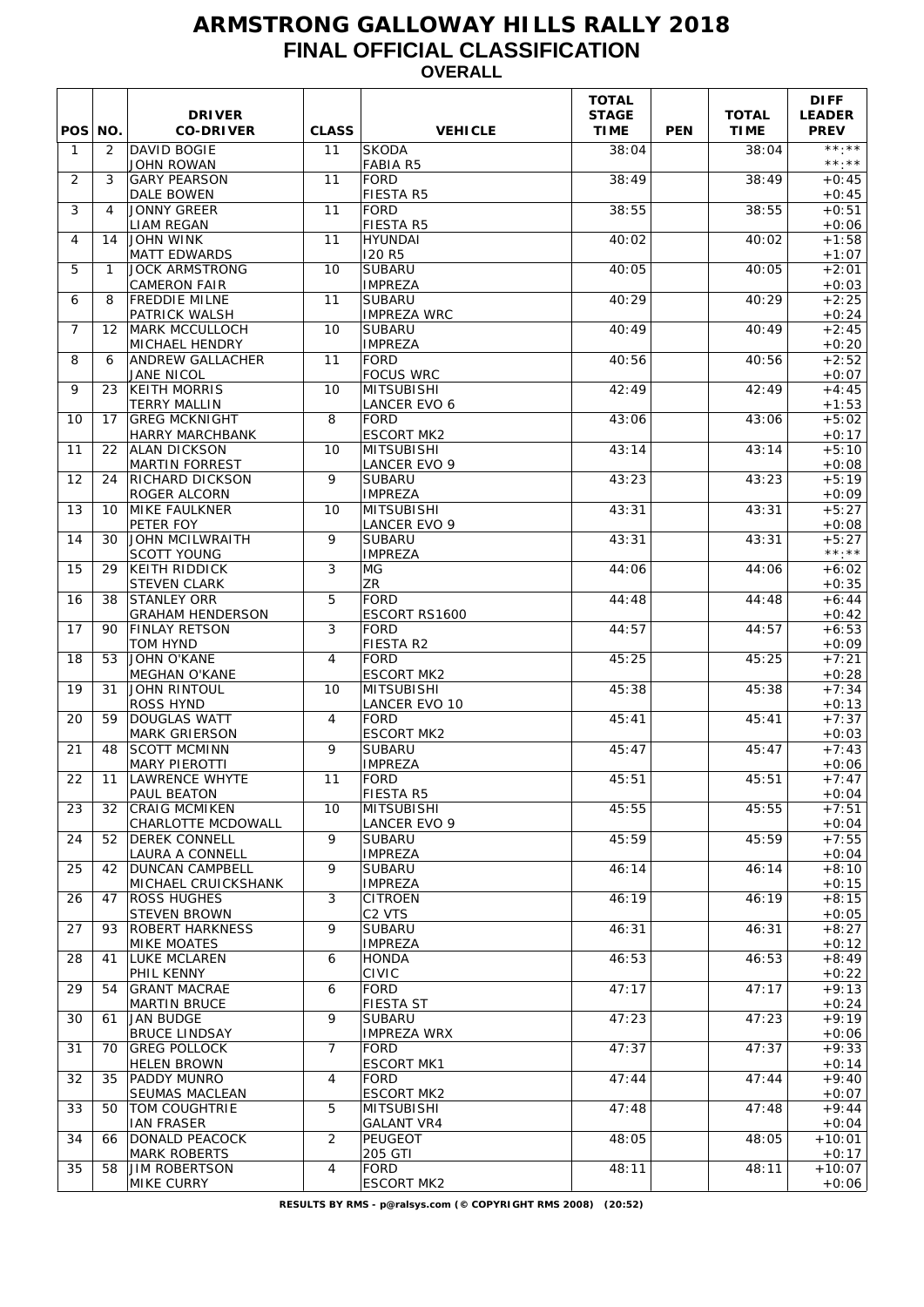## **ARMSTRONG GALLOWAY HILLS RALLY 2018 FINAL OFFICIAL CLASSIFICATION OVERALL**

| POS NO. |    | <b>DRIVER</b><br><b>CO-DRIVER</b>                | <b>CLASS</b>   | <b>VEHICLE</b>                        | <b>TOTAL</b><br><b>STAGE</b><br><b>TIME</b> | <b>PEN</b> | <b>TOTAL</b><br><b>TIME</b> | <b>DIFF</b><br><b>LEADER</b><br><b>PREV</b> |
|---------|----|--------------------------------------------------|----------------|---------------------------------------|---------------------------------------------|------------|-----------------------------|---------------------------------------------|
| 36      | 45 | <b>WILLIAM NICHOLL</b><br><b>DAVE ROBSON</b>     | $\mathsf{Q}$   | ™TSUBISHI∏<br><b>LANCER EVO 6</b>     | 48:48                                       |            | 48:48                       | $+10:44$<br>$+0:37$                         |
| 37      | 36 | <b>ANDREW MCCORMICK</b><br><b>CHRIS MCSHERRY</b> | $\overline{7}$ | VAUXHALL<br><b>CHEVETTE</b>           | 49:11                                       |            | 49:11                       | $+11:07$<br>$+0:23$                         |
| 38      | 18 | <b>FRASER WILSON</b>                             | 9              | MITSUBISHI                            | 48:12                                       | 1:00       | 49:12                       | $+11:08$                                    |
| 39      | 75 | CRAIG WALLACE<br>JAMIE STEWART                   | $\overline{2}$ | <b>LANCER EVO 9</b><br><b>PEUGEOT</b> | 49:22                                       |            | 49:22                       | $+0:01$<br>$+11:18$                         |
| 40      | 44 | <b>DAVID FINDLAY</b><br><b>KEVIN CRAWFORD</b>    | 9              | 205<br><b>MITSUBISHI</b>              | 48:32                                       | 1:00       | 49:32                       | $+0:10$<br>$+11:28$                         |
| 41      | 33 | <b>CLAIRE MARTIN</b><br><b>GORDON MURRAY</b>     | 8              | LANCER EVO 5<br>FORD                  | 49:40                                       |            | 49:40                       | $+0:10$<br>$+11:36$                         |
| 42      | 68 | <b>DAVID O'BRIEN</b><br><b>SCOTT PEACOCK</b>     | $\mathbf{1}$   | <b>ESCORT MK2</b><br>MG               | 50:00                                       |            | 50:00                       | $+0:08$<br>$+11:56$                         |
| 43      | 71 | <b>ROBIN NEIL</b><br><b>TIM METCALFE</b>         | 5              | <b>ZR</b><br>FORD                     | 50:49                                       |            | 50:49                       | $+0:20$<br>$+12:45$                         |
| 44      | 78 | <b>CARON TOMLINSON</b><br><b>FRASER SMITH</b>    | 3              | <b>ESCORT RS1800</b><br>HONDA         | 50:52                                       |            | 50:52                       | $+0:49$<br>$+12:48$                         |
| 45      | 83 | <b>IAN PARKER</b><br><b>ERNIE LEE</b>            | 5              | <b>CIVIC</b><br><b>BMW</b>            | 50:55                                       |            | 50:55                       | $+0:03$<br>$+12:51$                         |
| 46      | 65 | <b>IAN SHIELLS</b><br>ROBERT ROOK                | 5              | 3251<br><b>FORD</b>                   | 50:58                                       |            | 50:58                       | $+0:03$<br>$+12:54$                         |
|         |    | <b>STEVE VAREY</b>                               |                | <b>ESCORT MK1</b>                     |                                             |            |                             | $+0:03$                                     |
| 47      | 76 | <b>KEVIN DOWNES</b><br><b>RICHARD WARDLE</b>     | 10             | MITSUBISHI<br><b>LANCER EVO 8</b>     | 51:50                                       |            | 51:50                       | $+13:46$<br>$+0:52$                         |
| 48      | 85 | NIKKI ADDISON<br><b>RACHEL MATHESON</b>          | 3              | PEUGEOT<br>106 GTI                    | 53:21                                       |            | 53:21                       | $+15:17$<br>$+1:31$                         |
| 49      | 84 | <b>DREW BARKER</b><br><b>SHONA HALE</b>          | 3              | <b>CITROEN</b><br><b>C2 KETTLE</b>    | 53:24                                       |            | 53:24                       | $+15:20$<br>$+0:03$                         |
| 50      | 73 | NIALL COWAN JNR<br>THOMAS BRUCE                  | $\mathbf{1}$   | MG.<br><b>ZR</b>                      | 53:33                                       |            | 53:33                       | $+15:29$<br>$+0:09$                         |
| 51      | 82 | <b>IAN MILNE</b><br><b>SANDY MILNE</b>           | 5              | <b>FORD</b><br><b>ESCORT MK2</b>      | 54:06                                       |            | 54:06                       | $+16:02$<br>$+0:33$                         |
| 52      | 86 | <b>DAVID CAMERON</b><br><b>DOUGLAS CAMERON</b>   | 5              | FORD<br><b>ESCORT MK2</b>             | 55:06                                       |            | 55:06                       | $+17:02$<br>$+1:00$                         |
| 53      | 88 | <b>AILEEN FORREST</b><br>JOHN FORREST            | 9              | MITSUBISHI<br>EVO 5                   | 55:14                                       |            | 55:14                       | $+17:10$<br>$+0:08$                         |
| 54      | 87 | <b>ALAN MCMORRAN</b><br><b>ALBERT CONNELLY</b>   | $\overline{2}$ | <b>CHRYSLER</b><br>AVENGER            | 55:39                                       |            | 55:39                       | $+17:35$<br>$+0:25$                         |
| 55      | 74 | <b>FINLAY BROCK</b><br>PHIL SHAW                 | 6              | FORD<br>FIESTA ST                     | 56:08                                       | 1:00       | 57:08                       | $+19:04$<br>$+1:29$                         |
| 56      | 80 | <b>CAROLINE CARSLAW</b><br><b>JOHN DUKE</b>      | 3              | FORD<br>FIESTA R2                     | 57:18                                       |            | 57:18                       | $+19:14$<br>$+0:10$                         |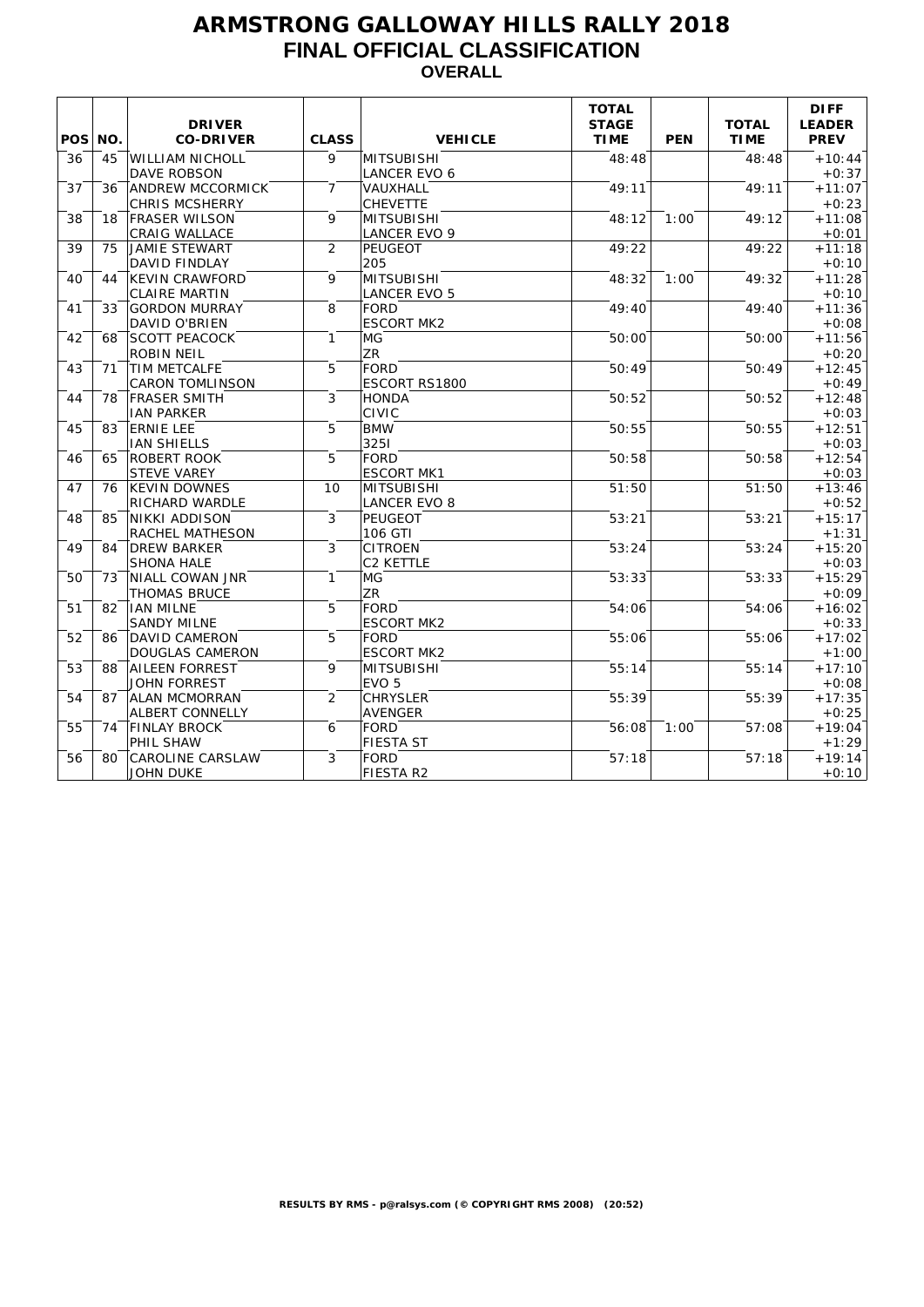## **ARMSTRONG GALLOWAY HILLS RALLY 2018 FINAL OFFICIAL CLASSIFICATION LISTED BY CLASS**

| POS NO.             |                      | <b>DRIVER</b>                          | <b>CLASS</b>                     | <b>VEHICLE</b>                                                                  | <b>STAGE</b><br><b>TIME</b> | <b>PEN</b> | <b>TOTAL</b><br><b>TIME</b> | <b>DIFF</b><br><b>LEADER</b> |
|---------------------|----------------------|----------------------------------------|----------------------------------|---------------------------------------------------------------------------------|-----------------------------|------------|-----------------------------|------------------------------|
|                     |                      | CLASS 1 - 2WD CARS UP TO 1450CC        |                                  |                                                                                 |                             |            |                             |                              |
| 1                   | 68                   | Scott PEACOCK                          | $\mathbf{1}$                     | MG ZR                                                                           | 50:00                       |            | 50:00                       | $\star\star$ . $\star\star$  |
| 2                   |                      | 73 Niall COWAN JNR                     | $\mathbf{1}$                     | MG ZR                                                                           | 53:33                       |            | 53:33                       | $+3:33$                      |
|                     |                      |                                        |                                  | CLASS 2 - 2WD CARS UP TO 1650CC WITH 8 VALVES OR LESS                           |                             |            |                             |                              |
| $\mathbf{1}$        | 66                   | Donald PEACOCK                         | 2                                | PEUGEOT 205 GTI                                                                 | 48:05                       |            | 48:05                       | $***.**$                     |
| $\overline{c}$<br>3 | 75<br>87             | Jamie STEWART<br>Alan MCMORRAN         | $\overline{2}$<br>$\overline{2}$ | PEUGEOT 205<br><b>CHRYSLER AVENGER</b>                                          | 49:22<br>55:39              |            | 49:22<br>55:39              | $+1:17$<br>$+7:34$           |
|                     |                      |                                        |                                  | CLASS 3 - 2WD CARS UP TO 1650CC WITH MORE THAN 8 VALVES                         |                             |            |                             |                              |
| 1                   | 29                   | Keith RIDDICK                          | 3                                | MG ZR                                                                           | 44:06                       |            | 44:06                       | $***.**$                     |
| 2                   | 90                   | Finlay RETSON                          | 3                                | FORD FIESTA R2                                                                  | 44:57                       |            | 44:57                       | $+0:51$                      |
| 3                   | 47                   | <b>Ross HUGHES</b>                     | 3                                | <b>CITROEN C2 VTS</b>                                                           | 46:19                       |            | 46:19                       | $+2:13$                      |
| 4<br>5              | 78<br>85             | <b>Fraser SMITH</b><br>Nikki ADDISON   | 3<br>3                           | HONDA CIVIC<br>PEUGEOT 106 GTI                                                  | 50:52<br>53:21              |            | 50:52<br>53:21              | $+6:46$<br>$+9:15$           |
| 6                   | 84                   | Drew BARKER                            | 3                                | <b>CITROEN C2 KETTLE</b>                                                        | 53:24                       |            | 53:24                       | $+9:18$                      |
| 7                   | 80                   | Caroline CARSLAW                       | 3                                | FORD FIESTA R2                                                                  | 57:18                       |            | 57:18                       | $+13:12$                     |
|                     |                      |                                        |                                  | CLASS 4 - 2WD CARS UP TO 2050CC WITH 8 VALVES OR LESS                           |                             |            |                             |                              |
| 1                   | 53                   | John O'KANE                            | $\overline{4}$                   | FORD ESCORT MK2                                                                 | 45:25                       |            | 45:25                       | $***.**$                     |
| $\overline{2}$<br>3 | 59<br>35             | Douglas WATT<br>Paddy MUNRO            | $\overline{4}$<br>$\overline{4}$ | <b>FORD ESCORT MK2</b><br>FORD ESCORT MK2                                       | 45:41<br>47:44              |            | 45:41<br>47:44              | $+0:16$<br>$+2:19$           |
| $\overline{4}$      | 58                   | Jim ROBERTSON                          | $\overline{4}$                   | FORD ESCORT MK2                                                                 | 48:11                       |            | 48:11                       | $+2:46$                      |
|                     |                      | <b>CLASS 5 - HISTORIC RALLY CARS</b>   |                                  |                                                                                 |                             |            |                             |                              |
| 1                   | 38                   | Stanley ORR                            | 5                                | FORD ESCORT RS1600                                                              | 44:48                       |            | 44:48                       | $\star\star$ . $\star\star$  |
| 2                   | 50                   | Tom COUGHTRIE                          | 5                                | MITSUBISHI GALANT VR4                                                           | 47:48                       |            | 47:48                       | $+3:00$                      |
| 3                   | 71                   | Tim METCALFE                           | 5                                | FORD ESCORT RS1800<br><b>BMW 3251</b>                                           | 50:49                       |            | 50:49                       | $+6:01$                      |
| 4<br>5              | 83<br>65             | Ernie LEE<br>Robert ROOK               | 5<br>5                           | FORD ESCORT MK1                                                                 | 50:55<br>50:58              |            | 50:55<br>50:58              | $+6:07$<br>$+6:10$           |
| 6                   | 82                   | Ian MILNE                              | 5                                | FORD ESCORT MK2                                                                 | 54:06                       |            | 54:06                       | $+9:18$                      |
| 7                   | 86                   | David CAMERON                          | 5                                | FORD ESCORT MK2                                                                 | 55:06                       |            | 55:06                       | $+10:18$                     |
|                     |                      |                                        |                                  | CLASS 6 - FWD CARS UP TO 2050CC WITH MORE THAN 8 VALVES                         |                             |            |                             |                              |
| $\mathbf{1}$        | 41                   | Luke MCLAREN                           | 6                                | HONDA CIVIC                                                                     | 46:53                       |            | 46:53                       | $\star\star\star\star\star$  |
| $\overline{2}$<br>3 | 54<br>74             | <b>Grant MACRAE</b><br>Finlay BROCK    | 6<br>6                           | <b>FORD FIESTA ST</b><br>FORD FIESTA ST                                         | 47:17<br>56:08              | 1:00       | 47:17<br>57:08              | $+0:24$<br>$+10:15$          |
|                     |                      |                                        |                                  | CLASS 7 - RWD CARS UP TO 2050CC WITH MORE THAN 8 VALVES                         |                             |            |                             |                              |
| 1                   | 70                   | <b>Greg POLLOCK</b>                    | 7                                | FORD ESCORT MK1                                                                 | 47:37                       |            | 47:37                       | $\star\star$ . $\star\star$  |
| 2                   | 36                   | Andrew MCCORMICK                       | $\overline{7}$                   | <b>VAUXHALL CHEVETTE</b>                                                        | 49:11                       |            | 49:11                       | $+1:34$                      |
|                     |                      | CLASS 8 - 2WD CARS 2051CC AND OVER     |                                  |                                                                                 |                             |            |                             |                              |
| $\mathbf{1}$        | 17                   | <b>Grea MCKNIGHT</b>                   | 8                                | <b>FORD ESCORT MK2</b>                                                          | 43:06                       |            | 43:06                       | $\star\star\cdot\star\star$  |
| 2                   | 33                   | Gordon MURRAY                          | $\overline{8}$                   | FORD ESCORT MK2                                                                 | 49:40                       |            | 49:40                       | $+6:34$                      |
| 1                   | 24                   | Richard DICKSON                        | 9                                | CLASS 9 - OTHER 4WD CARS NOT IN CLASS 10 OR 11<br>SUBARU IMPREZA                | 43:23                       |            | 43:23                       | $***.**$                     |
| $\overline{2}$      | 30                   | John MCILWRAITH                        | 9                                | SUBARU IMPREZA                                                                  | 43:31                       |            | 43:31                       | $+0:08$                      |
| 3                   | 48                   | Scott MCMINN                           | 9                                | SUBARU IMPREZA                                                                  | 45:47                       |            | 45:47                       | $+2:24$                      |
| 4                   | 52                   | Derek CONNELL                          | 9                                | <b>SUBARU IMPREZA</b>                                                           | 45:59                       |            | 45:59                       | $+2:36$                      |
| 5                   | 42                   | Duncan CAMPBELL                        | 9                                | SUBARU IMPREZA                                                                  | 46:14                       |            | 46:14                       | $+2:51$<br>$+3:08$           |
| 6<br>7              | 93<br>61             | <b>Robert HARKNESS</b><br>Jan BUDGE    | 9<br>9                           | SUBARU IMPREZA<br>SUBARU IMPREZA WRX                                            | 46:31<br>47:23              |            | 46:31<br>47:23              | $+4:00$                      |
| 8                   | 45                   | William NICHOLL                        | 9                                | MITSUBISHI LANCER EVO 6                                                         | 48:48                       |            | 48:48                       | $+5:25$                      |
| 9                   | 18                   | Fraser WILSON                          | 9                                | MITSUBISHI LANCER EVO 9                                                         | 48:12                       | 1:00       | 49:12                       | $+5:49$                      |
| 10                  | 44                   | Kevin CRAWFORD                         | 9                                | MITSUBISHI LANCER EVO 5                                                         | 48:32                       | 1:00       | 49:32                       | $+6:09$                      |
| 11                  | 88                   | Aileen FORREST                         | 9                                | MITSUBISHI EVO 5<br>CLASS 10 - GROUP A 4WD CARS AND SUPER 2000 CARS AND R4 CARS | 55:14                       |            | 55:14                       | $+11:51$                     |
| 1                   | $\mathbf{1}$         | <b>Jock ARMSTRONG</b>                  | 10                               | <b>SUBARU IMPREZA</b>                                                           | 40:05                       |            | 40:05                       | $***.**$                     |
| $\overline{c}$      | 12                   | Mark MCCULLOCH                         | 10                               | SUBARU IMPREZA                                                                  | 40:49                       |            | 40:49                       | $+0:44$                      |
| 3                   | 23                   | Keith MORRIS                           | 10                               | MITSUBISHI LANCER EVO 6                                                         | 42:49                       |            | 42:49                       | $+2:44$                      |
| 4                   | 22                   | Alan DICKSON                           | 10                               | MITSUBISHI LANCER EVO 9                                                         | 43:14                       |            | 43:14                       | $+3:09$                      |
| 5<br>6              | 10<br>31             | Mike FAULKNER<br>John RINTOUL          | 10<br>10                         | MITSUBISHI LANCER EVO 9<br>MITSUBISHI LANCER EVO 10                             | 43:31<br>45:38              |            | 43:31<br>45:38              | $+3:26$<br>$+5:33$           |
| 7                   | 32                   | Craig MCMIKEN                          | 10                               | MITSUBISHI LANCER EVO 9                                                         | 45:55                       |            | 45:55                       | $+5:50$                      |
| 8                   | 76                   | Kevin DOWNES                           | 10                               | MITSUBISHI LANCER EVO 8                                                         | 51:50                       |            | 51:50                       | $+11:45$                     |
|                     |                      | <b>CLASS 11 - WRC CARS AND R5 CARS</b> |                                  |                                                                                 |                             |            |                             |                              |
| 1                   | 2                    | David BOGIE                            | 11                               | SKODA FABIA R5                                                                  | 38:04                       |            | 38:04                       | $***.**$                     |
| 2                   | 3                    | Gary PEARSON                           | 11                               | <b>FORD FIESTA R5</b>                                                           | 38:49                       |            | 38:49                       | $+0:45$                      |
| 3<br>4              | $\overline{4}$<br>14 | Jonny GREER<br>John WINK               | 11<br>11                         | <b>FORD FIESTA R5</b><br>HYUNDAI 120 R5                                         | 38:55<br>40:02              |            | 38:55<br>40:02              | $+0:51$<br>$+1:58$           |
| 5                   | 8                    | Freddie MILNE                          | 11                               | SUBARU IMPREZA WRC                                                              | 40:29                       |            | 40:29                       | $+2:25$                      |
| 6                   | 6                    | <b>Andrew GALLACHER</b>                | 11                               | <b>FORD FOCUS WRC</b>                                                           | 40:56                       |            | 40:56                       | $+2:52$                      |
| $\overline{7}$      | 11                   | Lawrence WHYTE                         | 11                               | <b>FORD FIESTA R5</b>                                                           | 45:51                       |            | 45:51                       | $+7:47$                      |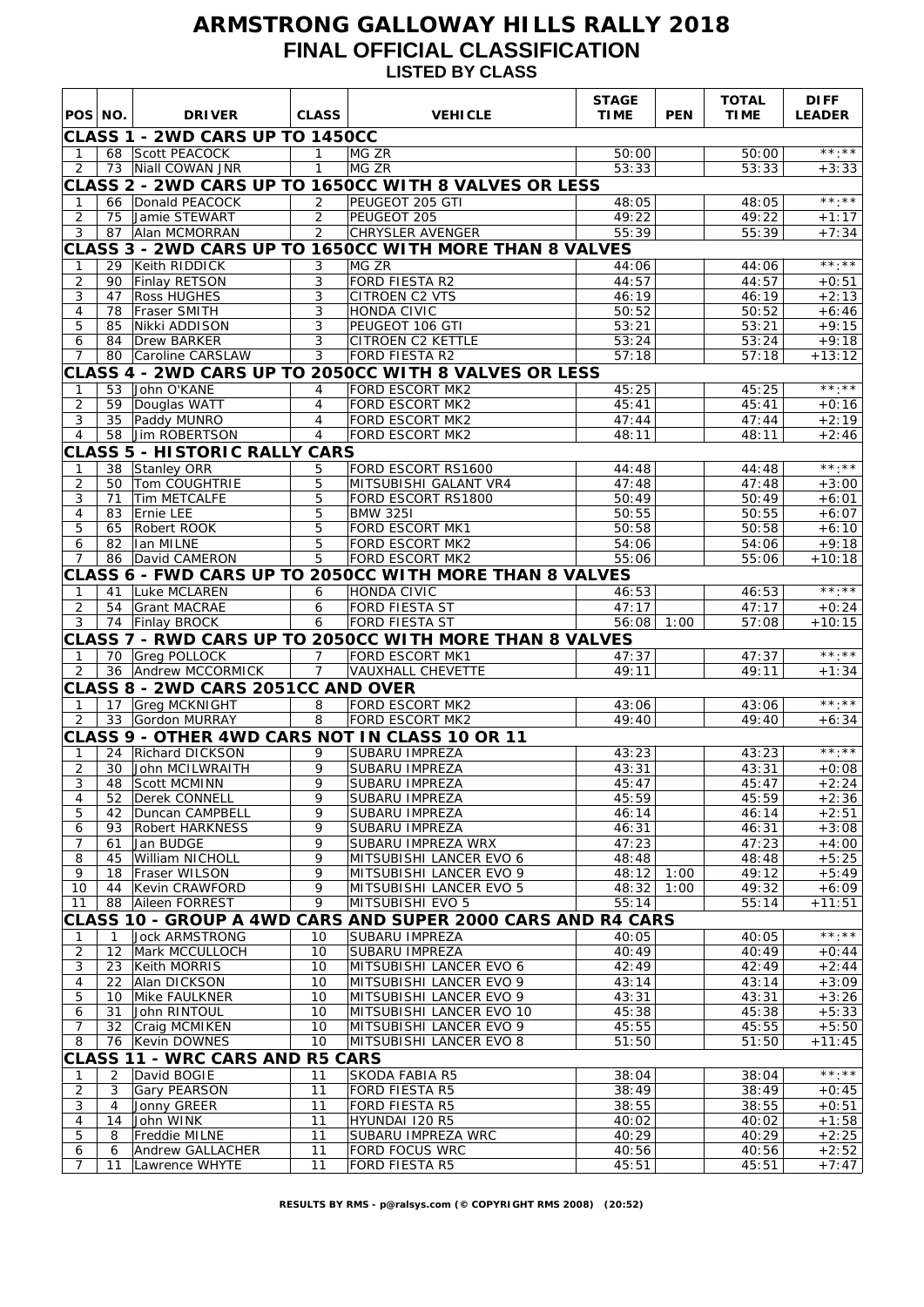## **ARMSTRONG GALLOWAY HILLS RALLY 2018 FINAL OFFICIAL CLASSIFICATION PENALTIES**

| NO. | <b>DRIVER</b>        | <b>CLASS</b> | <b>CONTROL</b> | <b>REASON</b>    | <b>PENALTY</b> | <b>TOTAL</b> |
|-----|----------------------|--------------|----------------|------------------|----------------|--------------|
| 18  | <b>Fraser WILSON</b> | 9            | TC2B           | l3 MINS LATE     | 0:30           |              |
|     |                      |              | TC4            | 3 MINS LATE      | 0:30           | 1:00         |
| 44  | Kevin CRAWFORD       | 9            | TC2            | <b>MIN EARLY</b> | 1:00           | 1:00         |
| 55  | Walter HENDERSON     | 4            | TC4            | MIN EARLY        | 1:00           | 1:00         |
| 74  | <b>Finlay BROCK</b>  | 6            | TC4            | <b>MIN EARLY</b> | 1:00           | 1:00         |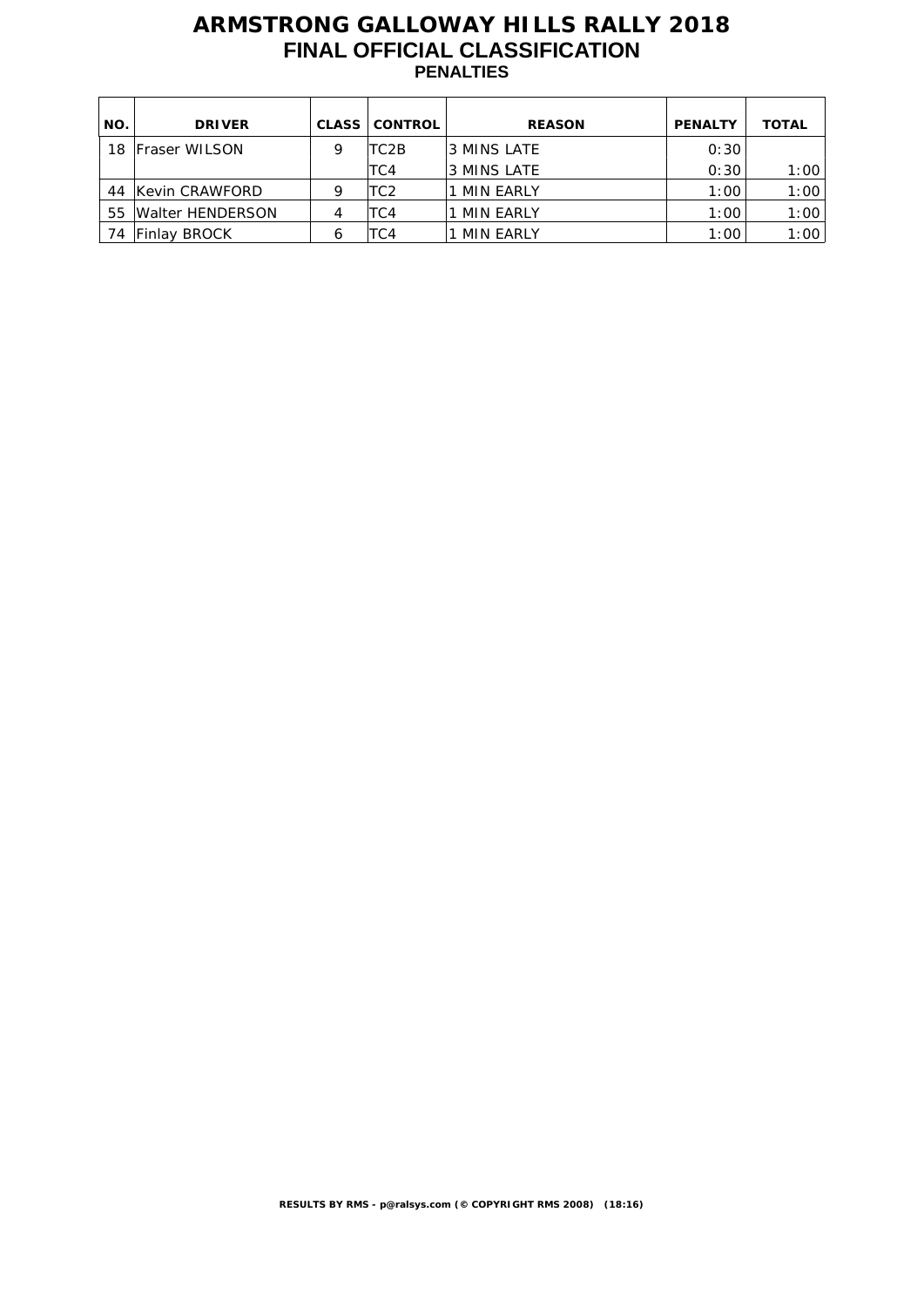## **ARMSTRONG GALLOWAY HILLS RALLY 2018 FINAL OFFICIAL CLASSIFICATION RETIREMENTS**

29 RETIREMENTS

| NO.            | <b>DRIVER</b><br><b>CO-DRIVER</b>               | <b>CLASS</b>   | <b>VEHICLE</b>          | <b>CONTROL</b><br><b>REASON</b>                        |
|----------------|-------------------------------------------------|----------------|-------------------------|--------------------------------------------------------|
| $\overline{7}$ | DONNIE MACDONALD<br>JAMIE EDWARDS               | 11             | FORD FIESTA R5+         | SF1 - Laggan O'Dee<br>OFF ROAD                         |
|                | 15 MICHAEL BINNIE<br><b>CLAIRE MOLE</b>         | 9              | MITSUBISHI LANCER EVO 9 | SF3 - Glentrool<br><b>OFF ROAD</b>                     |
|                | 16 SCOTT MCCOMBIE<br>MARK FISHER                | 10             | MITSUBISHI LANCER EVO 9 | SF1 - Laggan O'Dee<br>MECHANICAL                       |
|                | 19  IAN BAUMGART<br><b>MIKE DICKSON</b>         | 9              | <b>SUBARU IMPREZA</b>   | SF1 - Laggan O'Dee<br>STOPPED IN STAGE                 |
|                | 20 BRIAN WATSON<br><b>SEAN DONNELLY</b>         | 11             | SUBARU IMPREZA S11 WRC  | TC5 - Cairn Edward<br><b>BROKEN WIRE</b>               |
|                | 25   TOMMY O'CONNELL<br>THOMAS WEDLOCK          | $\overline{7}$ | <b>FORD ESCORT MK2</b>  | TC4A - Talnotry<br>MECHANICAL                          |
|                | 26 ANGUS LAWRIE<br>PAUL GRIBBEN                 | 3              | <b>VAUXHALL CORSA</b>   | SF5 - Cairn Edward<br><b>OFF ROAD</b>                  |
| 27             | DUNCAN MACDONALD<br><b>NEIL ROSS</b>            | $\overline{7}$ | FORD ESCORT MK2         | TC3 - Glentrool<br>MECHANICAL                          |
|                | 28 PAUL MCERLEAN<br><b>NIALL MCKENNA</b>        | $\overline{7}$ | <b>FORD ESCORT MK2</b>  | TC2 - Black Loch 1<br>MECHANICAL                       |
|                | 34 ALASDAIR CURRIE<br><b>GRANT MACNIVEN</b>     | 6              | FORD FIESTA ST          | TC2 - Black Loch 1<br><b>SUSPENSION</b>                |
|                | 37 STEVEN WOOD<br>Mary Wood                     | $\overline{7}$ | <b>FORD FIESTA RWD</b>  | TC2A - Talnotry<br>MECHANICAL                          |
|                | 39 FRASER MACNICOL<br><b>SINCLAIR YOUNG</b>     | 4              | FORD ESCORT MK2         | TC4 - Black Loch 2<br>MECHANICAL                       |
| 43             | <b>WILLIE BONNIWELL</b><br><b>ANGUS KENNEDY</b> | 9              | SUBARU IMPREZA          | TC2A - Talnotry<br>MECHANICAL                          |
|                | 46 HARRY CHALMERS<br>ANDREW LOGAN               | 9              | SUBARU IMPREZA          | TC2B - Talnotry<br><b>BURST FUEL TANK</b>              |
|                | 49 MIKE MOATES<br><b>KENNY FOGGO</b>            | 9              | SUBARU IMPREZA          | SF1 - Laggan O'Dee<br>STOPPED IN STAGE                 |
|                | 51 DAVID FORREST<br>CHARLIE CARTER              | 5              | FORD ESCORT MK2         | TC4 - Black Loch 2<br>MECHANICAL                       |
|                | 55   WALTER HENDERSON<br>LINZI HENDERSON        | 4              | FORD ESCORT MK2         | SF5 - Cairn Edward<br>STOPPED IN STAGE                 |
|                | 57   SCOTT SLOAN<br>DAVID SLOAN                 | 3              | PEUGEOT 208 R2          | TC5A - Glen Urr Ice Cream - Raiders Road<br>MECHANICAL |
|                | 63 CHRIS MCGURK<br><b>LIAM MCINTYRE</b>         | 9              | MITSUBISHI LANCER EVO X | TC3 - Glentrool<br>MECHANICAL                          |
|                | 64 JOE MCKEAND<br>PHIL SANDHAM                  | 9              | <b>SUBARU IMPREZA</b>   | TC3B - Glencaird<br>MECHANICAL                         |
| 67             | NIALL COWAN<br><b>TONY GILL</b>                 | 3              | Mg Zr                   | SF4 - Black Loch 2<br>OFF ROAD                         |
|                | 69 GORDON ALEXANDER<br><b>IAN CLARK</b>         | 3              | <b>VAUXHALL NOVA</b>    | SF2 - Black Loch 1<br><b>ROLLED</b>                    |
|                | 72 JOHNNIE MACKAY<br><b>RHYS STONEMAN</b>       | 6              | FORD FIESTA ST          | SF5 - Cairn Edward<br><b>RETIRED</b>                   |
| 77             | PAUL RAWSON<br><b>GRAHAM WILD</b>               | 5              | FORD ESCORT MK1         | SF2 - Black Loch 1<br>OFF ROAD                         |
|                | 79 JIM STEPHENSON<br><b>SAM SPENCER</b>         | 2              | TALBOT SUNBEAM TI       | SF4 - Black Loch 2<br>OFF ROAD                         |
| 81             | DAVID KIRKPATRICK<br><b>KYLE KIRKPATRICK</b>    | $\overline{7}$ | <b>BMW COMPACT</b>      | TC4 - Black Loch 2<br>MECHANICAL                       |
|                | 89 NEIL COALTER<br><b>HANNAH CESSFORD</b>       | $\mathfrak{Z}$ | <b>FORD PUMA</b>        | TC3B - Glencaird<br>MECHANICAL                         |
|                | 91 RONNIE HORNE<br><b>SHANNON TURNBULL</b>      | 9              | SUBARU IMPREZA          | TC2A - Talnotry<br><b>OTL</b>                          |
|                | 92 MARTIN CAIRNS<br><b>GARY MCELHINNEY</b>      | 11             | FORD FIESTA R5          | SF2 - Black Loch 1<br>NO DRIVE                         |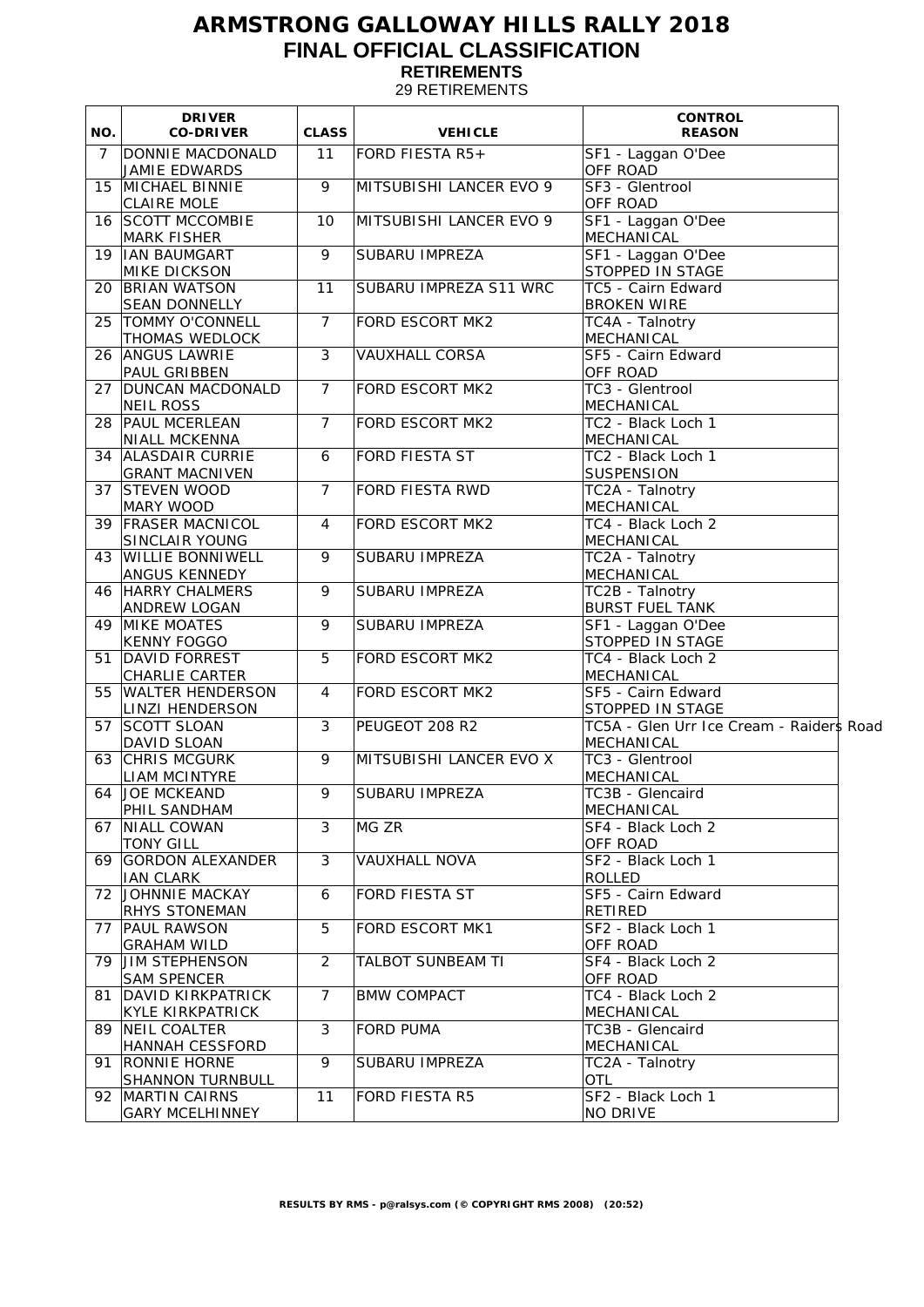## **ARMSTRONG GALLOWAY HILLS RALLY 2018 FINAL OFFICIAL CLASSIFICATION STAGE TIMES**

| NO.            | <b>DRIVER</b>              | <b>CLS</b>                     | <b>SS1</b><br><b>LAGGAN</b> | <b>SS 2</b><br><b>BLACK1</b>                  | <b>SS 3</b><br><b>GLENTR</b> | <b>SS4</b><br><b>BLACK2</b> | <b>SS 5</b><br><b>CAIRN</b>      |
|----------------|----------------------------|--------------------------------|-----------------------------|-----------------------------------------------|------------------------------|-----------------------------|----------------------------------|
| 1              | J. ARMSTRONG               | 10                             | 8:13                        | 6:51                                          | 10:10                        | 6:44                        | 8:07                             |
| $\overline{2}$ | D. BOGIE                   | 11                             | 7:56                        | 6:28                                          | 9:30                         | 6:19                        | 7:51                             |
| 3              | G. PEARSON                 | 11                             | 8:05<br>8:07                | 6:34                                          | 9:50                         | 6:26                        | 7:54                             |
| 4<br>5         | J. GREER<br>D. HENRY       | 11<br>10                       | <b>NON-STARTER</b>          | 6:38                                          | 9:41                         | 6:25                        | 8:04                             |
| 6              | A. GALLACHER               | 11                             | 8:36                        | 7:03                                          | 10:01                        | 6:40                        | 8:36                             |
| 7              | D. MACDONALD               | 11                             |                             | <b>RETIRED SS1 - OFF ROAD</b>                 |                              |                             |                                  |
| 8              | F. MILNE                   | 11                             | 8:19                        | 6:51                                          | 10:04                        | 6:57                        | 8:18                             |
| 9              | <b>B. MCCOMBIE</b>         | 10                             | <b>NON-STARTER</b>          |                                               |                              |                             |                                  |
| 10<br>11       | M. FAULKNER<br>L. WHYTE    | 10<br>11                       | 8:44<br>8:37                | 7:08<br>11:35                                 | 10:12<br>10:39               | 9:03<br>6:48                | 8:24<br>8:12                     |
| 12             | M. MCCULLOCH               | 10                             | 8:27                        | 6:54                                          | 10:17                        | 6:55                        | 8:16                             |
| 14             | J. WINK                    | 11                             | 8:20                        | 6:54                                          | 9:59                         | 6:41                        | 8:08                             |
| 15             | M. BINNIE                  | 9                              | 8:32                        |                                               | 6:57 RETIRED                 |                             |                                  |
| 16             | S. MCCOMBIE                | 10                             |                             | RETIRED SS1 - MECHANICAL                      |                              |                             |                                  |
| 17             | G. MCKNIGHT                | 8                              | 8:54                        | 7:19                                          | 11:00                        | 7:08                        | 8:45                             |
| 18<br>19       | F. WILSON<br>I. BAUMGART   | 9<br>9                         | 8:48                        | 8:37<br><b>RETIRED SS1 - STOPPED IN STAGE</b> | 13:33                        | 7:19                        | 9:55                             |
| 20             | <b>B. WATSON</b>           | 11                             | (N) $8:44$                  | 7:39                                          | 11:06                        |                             | $7:30$ RETIRED                   |
| 21             | N. HENRY                   | 11                             | <b>NON-STARTER</b>          |                                               |                              |                             |                                  |
| 22             | A. DICKSON                 | 10                             | (N) $8:44$                  | 7:36                                          | 10:57                        | 7:09                        | 8:48                             |
| 23             | K. MORRIS                  | 10                             | (N) $8:44$                  | 7:26                                          | 10:55                        | 7:15                        | 8:29                             |
| 24             | R. DICKSON                 | 9                              | 8:50                        | 7:26                                          | 11:00                        | 7:23                        | 8:44                             |
| 25<br>26       | T. O'CONNELL<br>A. LAWRIE  | 7<br>3                         | 13:37<br>8:52               | 7:42<br>7:37                                  | 10:56<br>11:11               |                             | $7:19$ RETIRED<br>$7:27$ RETIRED |
| 27             | D. MACDONALD               | $\overline{7}$                 | 9:05                        |                                               | $7:19$ RETIRED               |                             |                                  |
| 28             | P. MCERLEAN                | 7                              |                             | $9:14$ RETIRED                                |                              |                             |                                  |
| 29             | K. RIDDICK                 | 3                              | 9:00                        | 7:44                                          | 11:07                        | 7:24                        | 8:51                             |
| 30             | J. MCILWRAITH              | 9                              | 8:49                        | 7:30                                          | 11:02                        | 7:20                        | 8:50                             |
| 31             | J. RINTOUL                 | 10                             | 9:24                        | 7:49                                          | 11:27                        | 7:43                        | 9:15                             |
| 32             | C. MCMIKEN                 | 10                             | 9:39                        | 8:07                                          | 11:24                        | 7:41                        | 9:04                             |
| 33<br>34       | G. MURRAY<br>A. CURRIE     | 8<br>6                         | 9:14                        | 7:36<br>$9:33$ RETIRED                        | 12:17                        | 7:27                        | 13:06                            |
| 35             | P. MUNRO                   | $\overline{4}$                 | 9:58                        | 8:24                                          | 11:48                        | 7:56                        | 9:38                             |
| 36             | A. MCCORMICK               | 7                              | 9:57                        | 8:18                                          | 13:22                        | 7:52                        | 9:42                             |
| 37             | S. WOOD                    | $\overline{7}$                 | 9:16                        |                                               | $7:47$ RETIRED               |                             |                                  |
| 38             | S. ORR                     | $\overline{5}$                 | 9:19                        | 7:42                                          | 11:10                        | 7:31                        | 9:06                             |
| 39<br>40       | F. MACNICOL<br>S. ERSKINE  | $\overline{\mathbf{4}}$<br>3   | 9:20<br><b>NON-STARTER</b>  | 7:56                                          |                              | 11:37 RETIRED               |                                  |
| 41             | L. MCLAREN                 | 6                              | 9:29                        | 8:05                                          | 11:56                        | 8:01                        | 9:22                             |
| 42             | D. CAMPBELL                | 9                              | 9:40                        | 7:55                                          | 11:34                        | 7:45                        | 9:20                             |
| 43             | W. BONNIWELL               | 9                              | 9:12                        |                                               | 12:33 RETIRED                |                             |                                  |
| 44             | K. CRAWFORD                | 9                              | 9:32                        | 9:39                                          | 11:49                        | 7:44                        | 9:48                             |
| 45             | <b>W. NICHOLL</b>          | 9                              | 10:12                       | 8:47                                          | 12:01                        | 8:06                        | 9:42                             |
| 46<br>47       | H. CHALMERS<br>R. HUGHES   | 9<br>3                         | 9:44<br>9:43                | 7:52                                          | 8:15 RETIRED<br>11:40        | 7:38                        | 9:26                             |
| 48             | S. MCMINN                  | 9                              | 9:24                        | 8:00                                          | 11:33                        | 7:40                        | 9:10                             |
| 49             | M. MOATES                  | 9                              |                             | RETIRED SS1 - STOPPED IN STAGE                |                              |                             |                                  |
| 50             | T. COUGHTRIE               | 5                              | 9:56                        | 8:06                                          | 11:59                        | 8:02                        | 9:45                             |
| 51             | D. FORREST                 | 5                              | 10:02                       | 8:17                                          |                              | $11:59$ RETIRED             |                                  |
| 52             | D. CONNELL                 | 9                              | 9:32                        | 7:50                                          | 11:50                        | 7:35                        | 9:12                             |
| 53<br>54       | J. O'KANE<br>G. MACRAE     | 4                              | 8:56<br>9:49                | 7:55<br>8:02                                  | 11:25<br>11:58               | 7:47<br>7:52                | 9:22<br>9:36                     |
| 55             | W. HENDERSON               | 6<br>4                         | 8:58                        | 8:15                                          | 12:03                        |                             | 8:08 RETIRED                     |
| 56             | A. GRAY                    | $\overline{2}$                 | <b>NON-STARTER</b>          |                                               |                              |                             |                                  |
| 57             | S. SLOAN                   | 3                              | 9:41                        | 7:59                                          | 12:39                        | 7:59                        | 9:17                             |
| 58             | J. ROBERTSON               | 4                              | 9:57                        | 8:23                                          | 11:58                        | 8:03                        | 9:50                             |
| 59             | D. WATT                    | 4                              | 9:34                        | 7:53                                          | 11:41                        | 7:43                        | 8:50                             |
| 60             | D. HAYTON                  | 3                              | <b>NON-STARTER</b>          |                                               |                              |                             |                                  |
| 61<br>62       | J. BUDGE<br>P. BARNETT     | 9<br>9                         | 9:50<br><b>NON-STARTER</b>  | 8:15                                          | 11:45                        | 7:50                        | 9:43                             |
| 63             | C. MCGURK                  | 9                              | 10:10                       |                                               | 8:28 RETIRED                 |                             |                                  |
| 64             | J. MCKEAND                 | 9                              | 10:16                       | 8:29                                          |                              | $12:45$ <b>RETIRED</b>      |                                  |
| 65             | R. ROOK                    | 5                              | 10:24                       | 8:47                                          | 12:46                        | 8:43                        | 10:18                            |
| 66             | D. PEACOCK                 | 2                              | 9:52                        | 8:16                                          | 12:25                        | 8:02                        | 9:30                             |
| 67             | N. COWAN                   | 3                              | 10:08                       | 8:17                                          |                              | $12:16$ <b>RETIRED</b>      |                                  |
| 68<br>69       | S. PEACOCK<br>G. ALEXANDER | $\mathbf{1}$<br>$\overline{3}$ | 10:14                       | 9:23<br>9:41 RETIRED SS2 - ROLLED             | 12:21                        | 8:19                        | $(N)$ 9:43                       |
| 70             | G. POLLOCK                 | 7                              | 10:10                       | 7:56                                          | 11:53                        | 7:55                        | 9:43                             |
| 71             | T. METCALFE                | 5                              | 10:15                       | 8:40                                          | 12:54                        | 8:38                        | 10:22                            |
| 72             | J. MACKAY                  | 6                              | 10:05                       | 8:40                                          | 12:11                        |                             | 8:26 RETIRED                     |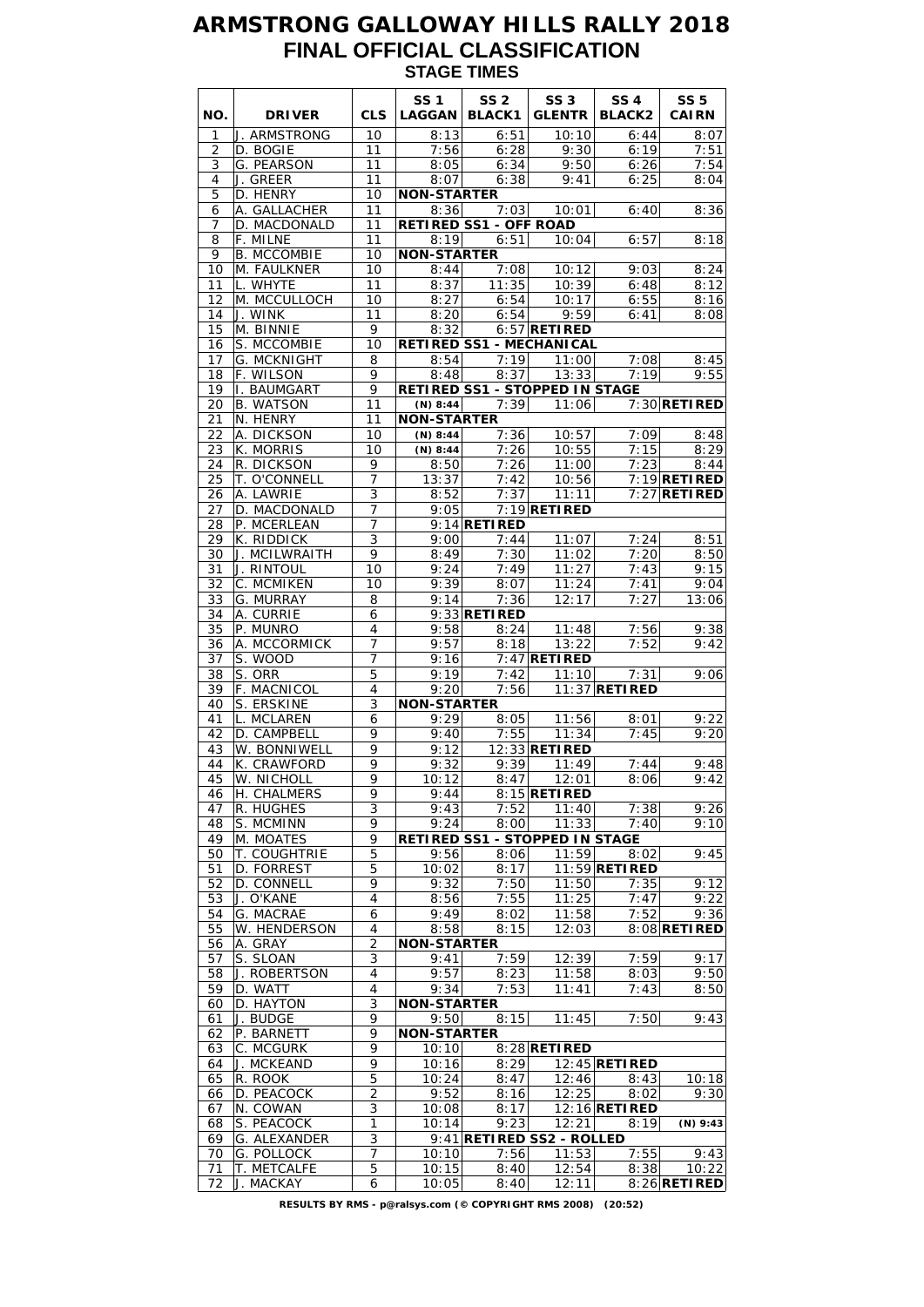## **ARMSTRONG GALLOWAY HILLS RALLY 2018 FINAL OFFICIAL CLASSIFICATION STAGE TIMES**

| NO. | <b>DRIVER</b>    | <b>CLS</b>     | <b>SS1</b><br><b>LAGGAN</b> | SS <sub>2</sub><br><b>BLACK1</b> | <b>SS 3</b><br><b>GLENTR</b> | SS <sub>4</sub><br><b>BLACK2</b> | <b>SS 5</b><br><b>CAIRN</b> |
|-----|------------------|----------------|-----------------------------|----------------------------------|------------------------------|----------------------------------|-----------------------------|
| 73  | N. COWAN JNR     | 1              | 10:09                       | 8:28                             | 16:36                        | 8:37                             | $(N)$ 9:43                  |
| 74  | F. BROCK         | 6              | 10:53                       | 8:52                             | 12:40                        | 14:00                            | $(N)$ 9:43                  |
| 75  | J. STEWART       | $\overline{2}$ | 10:10                       | 8:37                             | 12:33                        | 8:19                             | (N) $9:43$                  |
| 76  | K. DOWNES        | 10             | 10:55                       | 8:52                             | 13:32                        | 8:48                             | $(N)$ 9:43                  |
| 77  | P. RAWSON        | 5              |                             |                                  | 9:59 RETIRED SS2 - OFF ROAD  |                                  |                             |
| 78  | F. SMITH         | 3              | 10:56                       | 8:45                             | 12:53                        | 8:35                             | $(N)$ 9:43                  |
| 79  | J. STEPHENSON    | $\overline{2}$ | 10:39                       | 8:30                             |                              | 12:35 <b>RETI RED</b>            |                             |
| 80  | C. CARSLAW       | 3              | 17:00                       | 9:08                             | 12:46                        | 8:41                             | $(N)$ 9:43                  |
| 81  | D. KIRKPATRICK   | $\overline{7}$ | 11:16                       | 8:54                             |                              | 13:04 <b>RETIRED</b>             |                             |
| 82  | I. MILNE         | 5              | 11:10                       | 9:32                             | 13:57                        | 9:44                             | $(N)$ 9:43                  |
| 83  | E. LEE           | 5              | 10:37                       | 8:35                             | 13:17                        | 8:43                             | $(N)$ 9:43                  |
| 84  | D. BARKER        | 3              | 11:24                       | 9:35                             | 13:30                        | 9:12                             | $(N)$ 9:43                  |
| 85  | N. ADDISON       | 3              | 11:11                       | 9:34                             | 13:32                        | 9:21                             | $(N)$ 9:43                  |
| 86  | D. CAMERON       | 5              | 11:23                       | 9:36                             | 14:29                        | 9:55                             | $(N)$ 9:43                  |
| 87  | A. MCMORRAN      | 2              | 11:35                       | 9:57                             | 14:37                        | 9:47                             | $(N)$ 9:43                  |
| 88  | A. FORREST       | 9              | 11:21                       | 9:34                             | 14:46                        | 9:50                             | $(N)$ 9:43                  |
| 89  | N. COALTER       | 3              | 9:38                        | 8:26                             |                              | 12:16 <b>RETIRED</b>             |                             |
| 90  | <b>F. RETSON</b> | 3              | 9:14                        | 7:51                             | 11:21                        | 7:31                             | 9:00                        |
| 91  | R. HORNE         | 9              | 10:47                       |                                  | $9:59$ RETIRED               |                                  |                             |
| 92  | M. CAIRNS        | 11             |                             |                                  | 8:53 RETIRED SS2 - NO DRIVE  |                                  |                             |
| 93  | R. HARKNESS      | 9              | 9:49                        | 8:03                             | 11:45                        | 7:44                             | 9:10                        |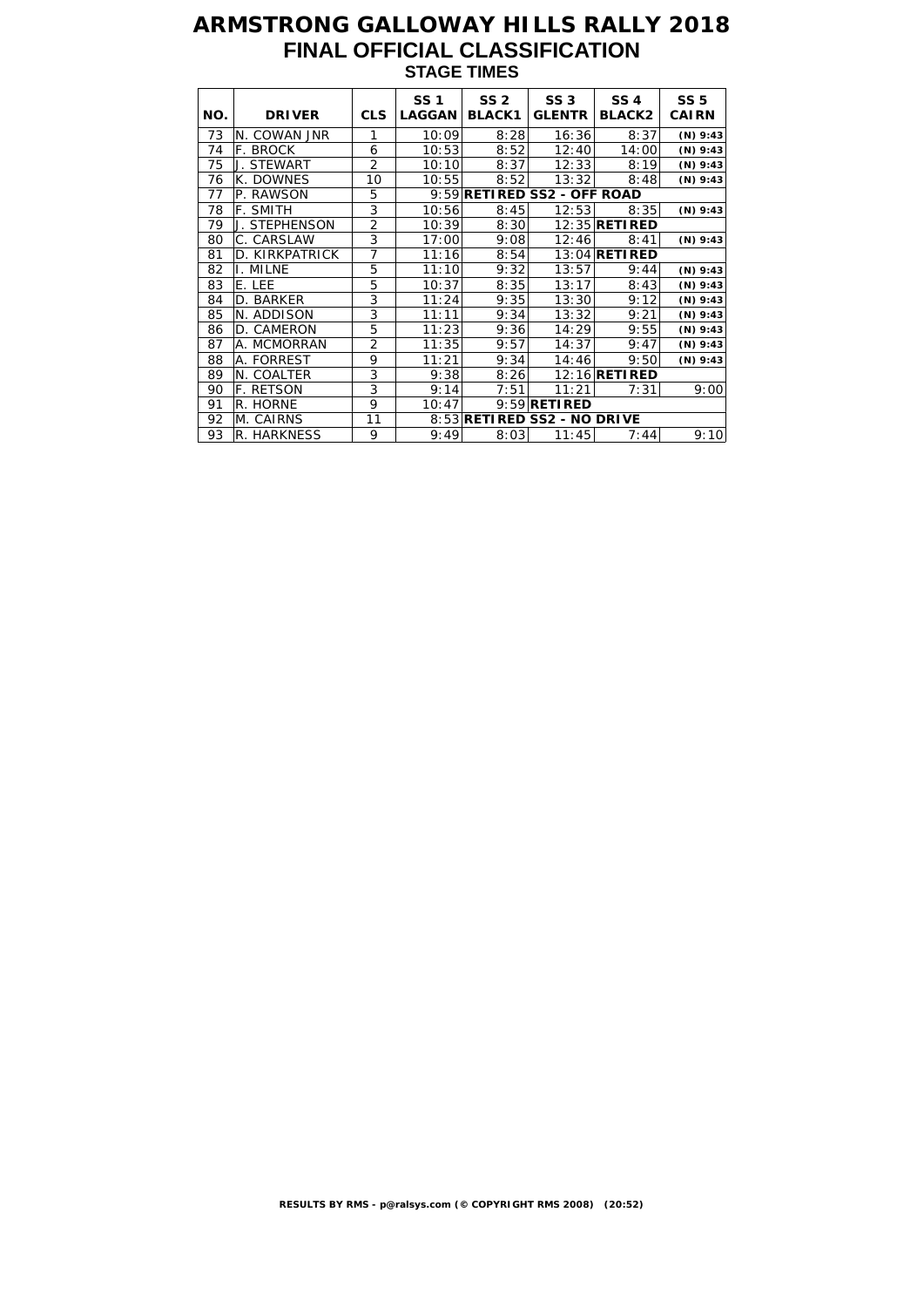### **ARMSTRONG GALLOWAY HILLS RALLY 2018 FINAL OFFICIAL CLASSIFICATION STAGE POSITIONS**

| <b>POS</b> | <b>SS1</b><br><b>LAGGAN</b> | SS <sub>2</sub><br><b>BLACK1</b> | <b>SS 3</b><br><b>GLENTR</b> | <b>SS 4</b><br><b>BLACK2</b> | <b>SS 5</b><br><b>CAIRN</b> |
|------------|-----------------------------|----------------------------------|------------------------------|------------------------------|-----------------------------|
| 1          | 2                           | 2                                | 2                            | 2                            | $\overline{2}$              |
| 2<br>3     | 3<br>4                      | 3<br>4                           | 4<br>3                       | 4<br>3                       | 3<br>4                      |
| 4          | 1                           | 1                                | 14                           | 6                            | 1                           |
| 5          | 8                           | $8 =$                            | 6                            | 14                           | 14                          |
| 6          | 14                          | 12                               | 8                            | 1                            | 11                          |
| 7          | 12                          | $14 =$                           | 1                            | 11                           | 12                          |
| 8          | 15                          | 15                               | 10                           | 12                           | 8                           |
| 9<br>10    | 6<br>11                     | 6<br>10                          | 12<br>11                     | 8<br>17                      | 10<br>23                    |
| 11         | 10                          | 17                               | 23                           | 22                           | 6                           |
| 12         | $20=$                       | $27 =$                           | 25                           | 23                           | 24                          |
| 13         | $22 =$                      | 23                               | 22                           | 18                           | 17                          |
| 14         | $23 =$                      | $24 =$                           | 17                           | $25 =$                       | 22                          |
| 15<br>16   | 18                          | 30                               | $24 =$                       | 30                           | 30<br>$59=$                 |
| 17         | 30<br>24                    | 22<br>$33 =$                     | 30<br>20                     | 24<br>29                     | 29                          |
| 18         | 26                          | 26                               | 29                           | 26                           | 90                          |
| 19         | 92                          | 20                               | 38                           | $33 =$                       | 32                          |
| 20         | 17                          | 25                               | 26                           | 20                           | 38                          |
| 21         | 53                          | $38 =$                           | 90                           | 38                           | 48                          |
| 22         | 55                          | 29                               | 32                           | $\overline{9}0=$             | $93 =$<br>52                |
| 23<br>24   | 29<br>27                    | 37<br>31                         | 53<br>31                     | 52<br>47                     | 31                          |
| 25         | 43                          | 52                               | 48                           | 48                           | 57                          |
| 26         | 28                          | 90                               | 42                           | 32                           | 42                          |
| 27         | $33 =$                      | 47                               | 39                           | 31                           | 41                          |
| 28         | $90 =$                      | 59                               | 47                           | $59 =$                       | $53 =$                      |
| 29         | 37                          | 42                               | 59                           | 44<br>$93 =$                 | 47                          |
| 30<br>31   | 38<br>39                    | $53 =$<br>39                     | 61<br>$93 =$                 | 42                           | 66<br>54                    |
| 32         | 31                          | $70=$                            | 35                           | 53                           | 35                          |
| 33         | $48 =$                      | 57                               | 44                           | 61                           | 36                          |
| 34         | 41                          | 48                               | 52                           | 36                           | $45=$                       |
| 35         | 44                          | 54                               | 70                           | $54 =$                       | 61                          |
| 36<br>37   | $52 =$<br>34                | 93<br>41                         | 41<br>54                     | 70<br>35                     | $68 =$<br>$70=$             |
| 38         | 59                          | 50                               | $58 =$                       | 57                           | $\overline{73}$ =           |
| 39         | 89                          | 32                               | 50                           | 41                           | $74 =$                      |
| 40         | 32                          | 46                               | $51 =$                       | 50                           | $75 =$                      |
| 41         | 42                          | $55 =$                           | 45                           | $66 =$                       | $76 =$                      |
| 42         | 57                          | $61 =$                           | 55                           | 58                           | $78 =$                      |
| 43<br>44   | $69=$<br>47                 | 66<br>51                         | 72<br>67                     | 45<br>55                     | $80 =$<br>$82 =$            |
| 45         | 46                          | $67=$                            | $89 =$                       | 68                           | $83 =$                      |
| 46         | 54                          | 36                               | 33                           | $75 =$                       | $84 =$                      |
| 47         | $93 =$                      | 58                               | 68                           | 72                           | $85 =$                      |
| 48         | 61                          | 35                               | 66                           | 78                           | $86 =$                      |
| 49<br>50   | 66<br>50                    | 89<br>63                         | 75<br>79                     | 73<br>71                     | $87 =$<br>$88 =$            |
| 51         | 36                          | $73 =$                           | 57                           | 80                           | 50                          |
| 52         | $58 =$                      | 64                               | 74                           | 65                           | 44                          |
| 53         | 35                          | 79                               | 64                           | $83 =$                       | 58                          |
| 54         | 77                          | 83                               | 65                           | 76                           | 18                          |
| 55         | 51                          | 18                               | $80 =$                       | 10                           | 65                          |
| 56<br>57   | 72<br>67                    | $75 =$<br>71                     | 78<br>71                     | 84<br>85                     | 71<br>33                    |
| 58         | 73                          | $72 =$                           | 81                           | 82                           |                             |
| 59         | 63                          | 78                               | 83                           | 87                           |                             |
| 60         | $70 =$                      | 45                               | 36                           | 88                           |                             |
| 61         | $75 =$                      | $65=$                            | 84                           | 86                           |                             |
| 62         | 45                          | 74                               | 76                           | 74                           |                             |
| 63<br>64   | 68<br>71                    | $76 =$<br>81                     | $85 =$<br>18                 |                              |                             |
| 65         | 64                          | 80                               | 82                           |                              |                             |
| 66         | 65                          | 68                               | 86                           |                              |                             |
| 67         | 83                          | 82                               | 87                           |                              |                             |
| 68         | 79                          | 85                               | 88                           |                              |                             |
| 69<br>70   | 91<br>74                    | $88 =$<br>84                     | 73                           |                              |                             |
|            |                             |                                  |                              |                              |                             |

70 74 84 **'=' MEANS EQUAL TIME WITH PREVIOUS COMPETITOR**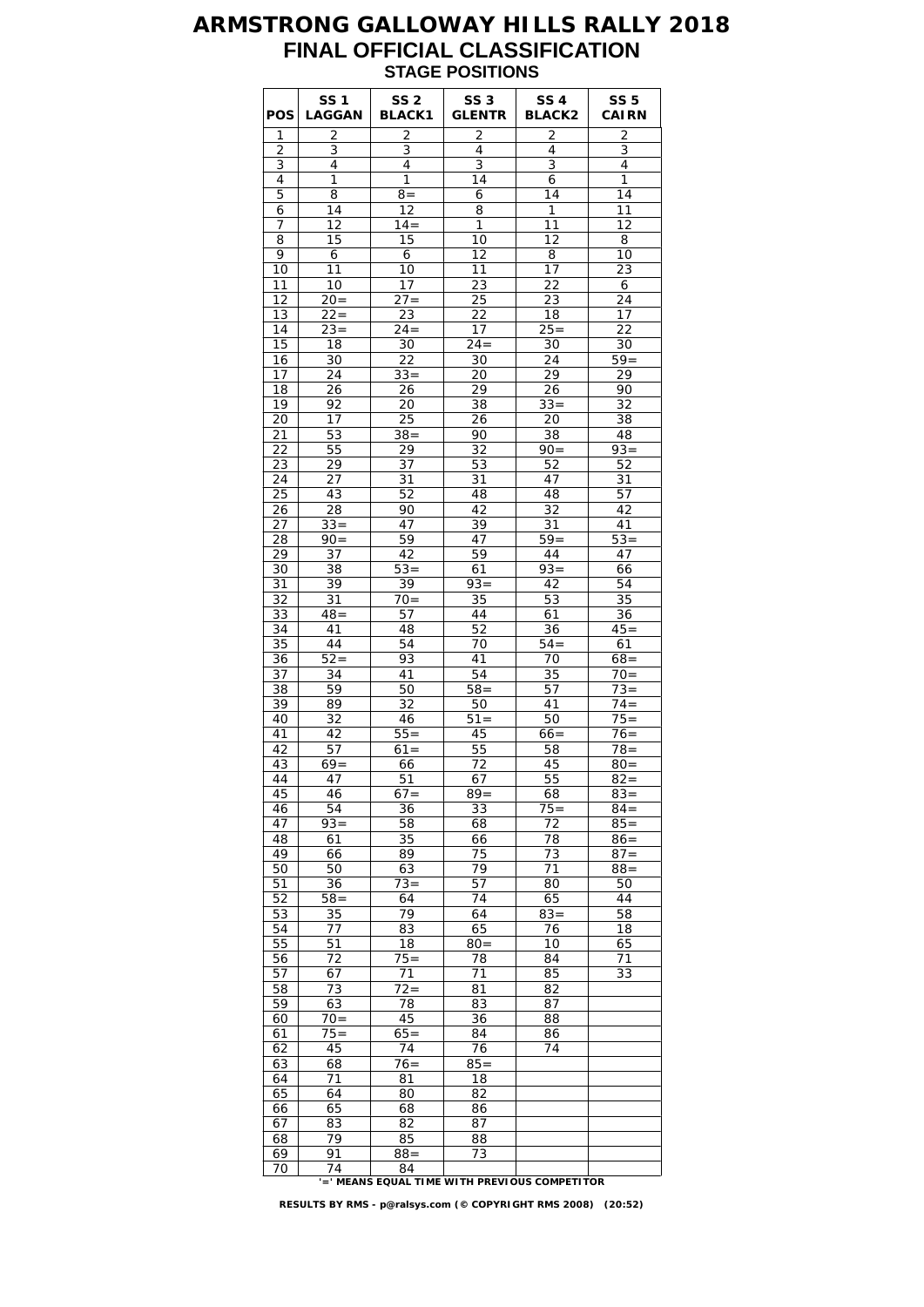## **ARMSTRONG GALLOWAY HILLS RALLY 2018 FINAL OFFICIAL CLASSIFICATION STAGE POSITIONS**

| <b>POS</b> | <b>SS1</b><br><b>LAGGAN</b> | SS <sub>2</sub><br><b>BLACK1</b> | SS <sub>3</sub><br><b>GLENTR</b>              | <b>SS4</b><br><b>BLACK2</b> | <b>SS 5</b><br><b>CAIRN</b> |
|------------|-----------------------------|----------------------------------|-----------------------------------------------|-----------------------------|-----------------------------|
| 71         | 76                          | 86                               |                                               |                             |                             |
| 72         | 78                          | 44                               |                                               |                             |                             |
| 73         | 82                          | 87                               |                                               |                             |                             |
| 74         | 85                          | 91                               |                                               |                             |                             |
| 75         | 81                          | 11                               |                                               |                             |                             |
| 76         | 88                          | 43                               |                                               |                             |                             |
| 77         | 86                          |                                  |                                               |                             |                             |
| 78         | 84                          |                                  |                                               |                             |                             |
| 79         | 87                          |                                  |                                               |                             |                             |
| 80         | 25                          |                                  |                                               |                             |                             |
| 81         | 80                          |                                  |                                               |                             |                             |
|            |                             |                                  | '=' MEANS EQUAL TIME WITH PREVIOUS COMPETITOR |                             |                             |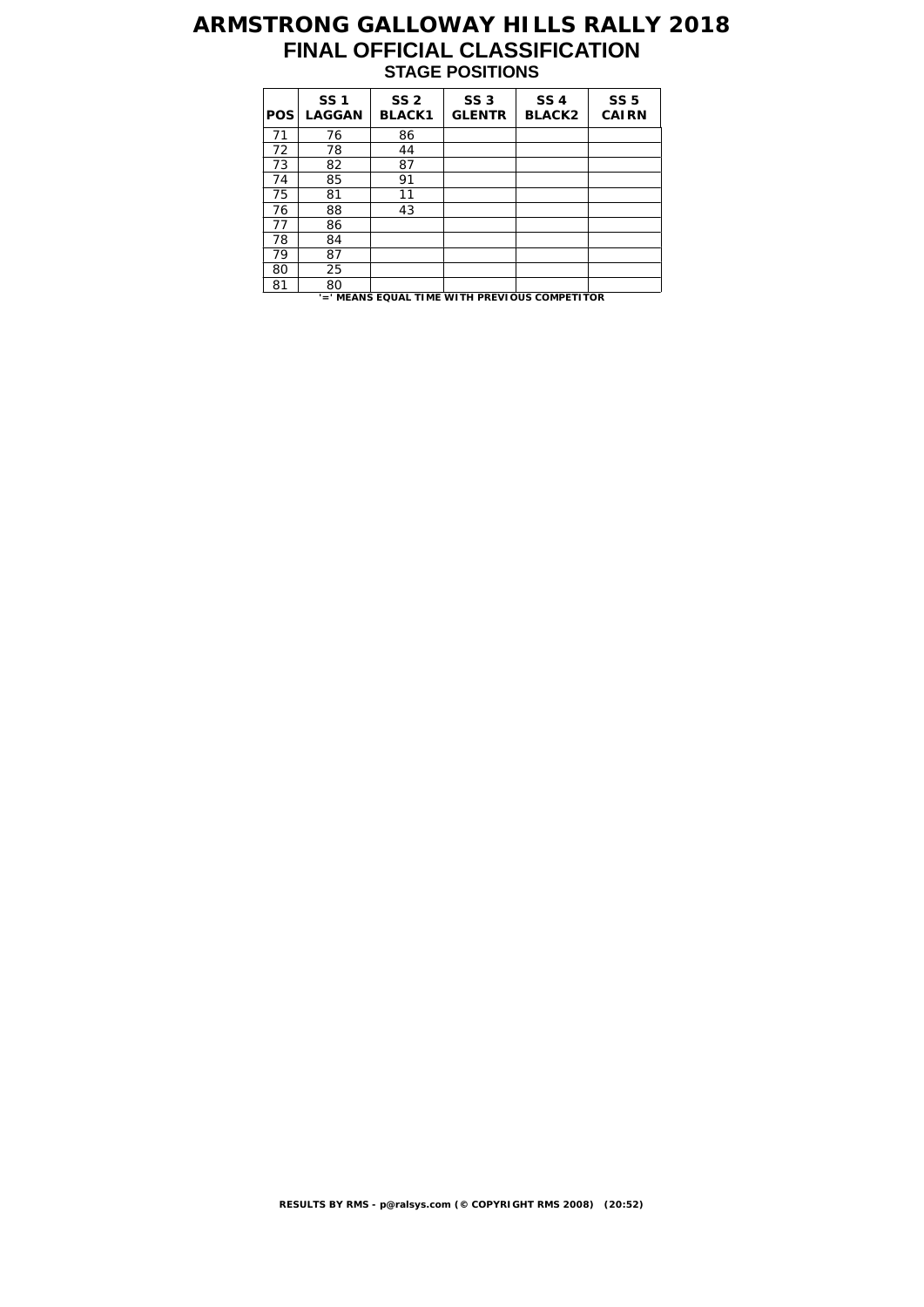### **ARMSTRONG GALLOWAY HILLS RALLY 2018 FINAL OFFICIAL CLASSIFICATION LEADING STAGE POSITIONS**

| NO. | <b>DRIVER</b>                                                                                         | 1st i | 2nd                                                       | 3rd | 4th | 5th | 6th            | 7th            | 8th ⊺          |                |   |   |   |   |                | 9th   10th   11th   12th   13th   14th   15th |
|-----|-------------------------------------------------------------------------------------------------------|-------|-----------------------------------------------------------|-----|-----|-----|----------------|----------------|----------------|----------------|---|---|---|---|----------------|-----------------------------------------------|
| 2   | DAVID BOGIE                                                                                           | 5.    |                                                           |     |     |     |                |                |                |                |   |   |   |   |                |                                               |
| 3   | <b>GARY PEARSON</b>                                                                                   |       | 3                                                         | 2   |     |     |                |                |                |                |   |   |   |   |                |                                               |
| 4   | <b>JONNY GREER</b>                                                                                    |       | $\overline{2}$                                            | 3   |     |     |                |                |                |                |   |   |   |   |                |                                               |
| 1   | <b>JOCK ARMSTRONG</b>                                                                                 |       |                                                           |     | 3   |     | 1              |                |                |                |   |   |   |   |                |                                               |
| 8   | <b>FREDDIE MILNE</b>                                                                                  |       |                                                           |     |     |     | 1              |                |                | 1              |   |   |   |   |                |                                               |
| 14  | <b>JOHN WINK</b>                                                                                      |       |                                                           |     | 1   | 2   | $\overline{2}$ |                |                |                |   |   |   |   |                |                                               |
| 6   | ANDREW GALLACHER                                                                                      |       |                                                           |     | 1   | ◄   |                |                |                | $\overline{2}$ |   |   |   |   |                |                                               |
| 12  | <b>MARK MCCULLOCH</b>                                                                                 |       |                                                           |     |     |     | 1              | $\overline{2}$ |                | 1              |   |   |   |   |                |                                               |
| 11  | LAWRENCE WHYTE                                                                                        |       |                                                           |     |     |     |                |                |                |                | 2 |   |   |   |                |                                               |
| 15  | <b>MICHAEL BINNIE</b>                                                                                 |       |                                                           |     |     |     |                |                | $\overline{2}$ |                |   |   |   |   |                |                                               |
| 10  | <b>MIKE FAULKNER</b>                                                                                  |       |                                                           |     |     |     |                |                |                | 1              | 1 |   |   |   |                |                                               |
| 23  | KEITH MORRIS                                                                                          |       |                                                           |     |     |     |                |                |                |                | 1 |   | 1 | 1 |                |                                               |
| 17  | <b>GREG MCKNIGHT</b>                                                                                  |       |                                                           |     |     |     |                |                |                |                | 1 |   |   |   |                |                                               |
| 22  | <b>ALAN DICKSON</b>                                                                                   |       |                                                           |     |     |     |                |                |                |                |   | и |   | 1 |                |                                               |
| 27  | <b>DUNCAN MACDONALD</b>                                                                               |       |                                                           |     |     |     |                |                |                |                |   |   |   |   |                |                                               |
| 18  | <b>FRASER WILSON</b>                                                                                  |       |                                                           |     |     |     |                |                |                |                |   |   |   | 1 |                |                                               |
| 24  | RICHARD DICKSON                                                                                       |       |                                                           |     |     |     |                |                |                |                |   |   |   |   | $\overline{2}$ |                                               |
| 25  | <b>TOMMY O'CONNELL</b>                                                                                |       |                                                           |     |     |     |                |                |                |                |   |   |   |   |                |                                               |
| 30  | <b>JOHN MCILWRAITH</b>                                                                                |       |                                                           |     |     |     |                |                |                |                |   |   |   | 1 |                | 3                                             |
| 26  | <b>ANGUS LAWRIE</b>                                                                                   |       |                                                           |     |     |     |                |                |                |                |   |   |   |   |                | 1                                             |
| 59  | <b>DOUGLAS WATT</b>                                                                                   |       |                                                           |     |     |     |                |                |                |                |   |   |   |   |                | 1                                             |
|     | WHERE TWO COMPETITORS HAVE EQUAL POSITIONS, BOTH CREDITED WITH POSITION - NOTIONAL TIMES NOT INCLUDED |       | TOTAL NUMBER OF FASTEST TIMES, SECOND FASTEST TIMES, ETC. |     |     |     |                |                |                |                |   |   |   |   |                |                                               |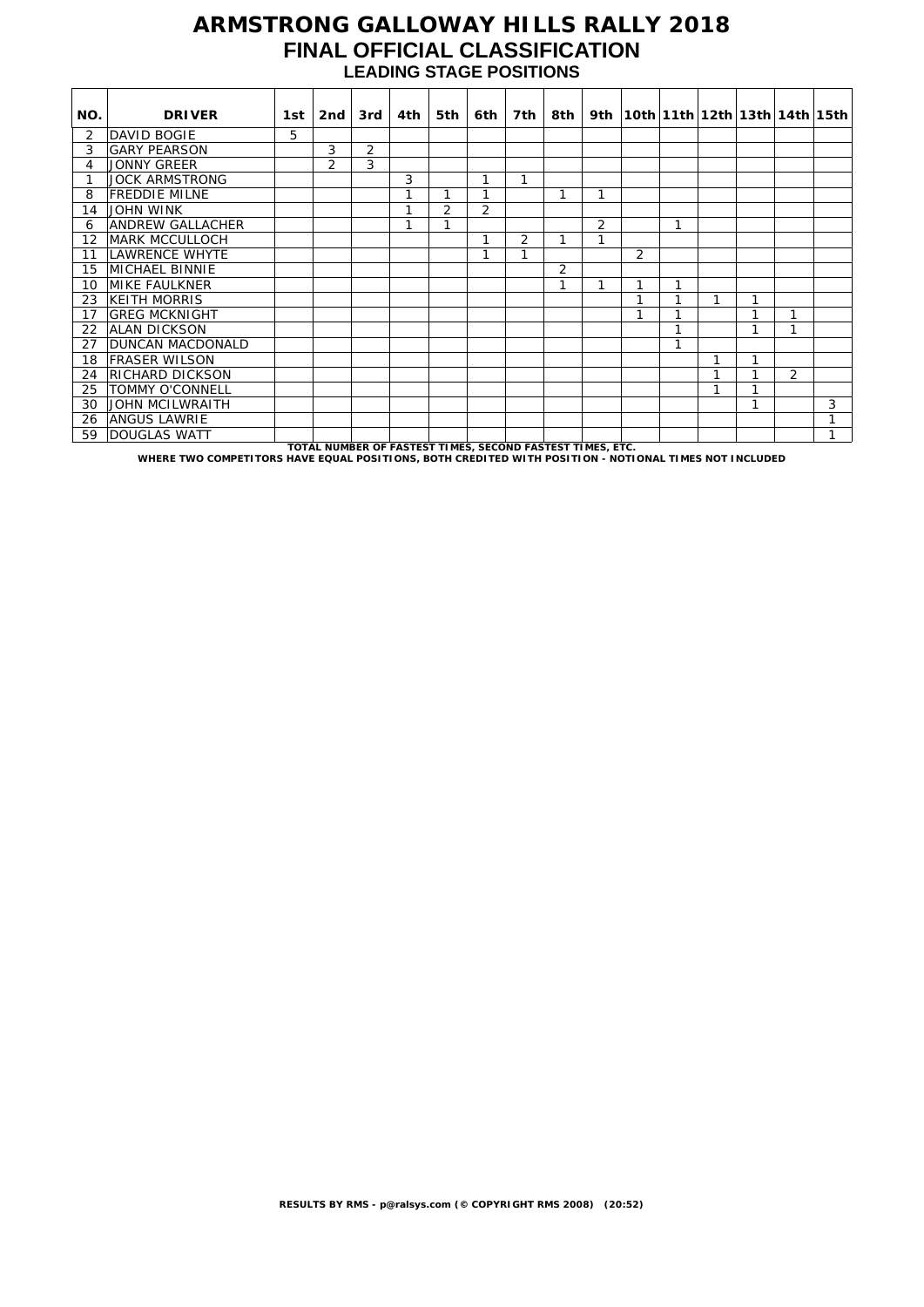### **ARMSTRONG GALLOWAY HILLS RALLY 2018 FINAL OFFICIAL CLASSIFICATION OVERALL POSITIONS**

| POS              | <b>SS1</b><br>LAGGAN | SS <sub>2</sub><br><b>BLACK1</b> | SS <sub>3</sub><br><b>GLENTR</b> | <b>SS 4</b><br><b>BLACK2</b>                 | <b>SS 5</b><br><b>CAIRN</b> |
|------------------|----------------------|----------------------------------|----------------------------------|----------------------------------------------|-----------------------------|
| 1                | 2                    | 2                                | $\overline{2}$                   | $\overline{2}$                               | $\overline{2}$              |
| 2<br>3           | 3<br>4               | 3<br>4                           | 4<br>3                           | 4<br>3                                       | 3<br>4                      |
| 4                | 1                    | 1                                | 14                               | 14                                           | 14                          |
| 5                | 8                    | 8                                | 1                                | 1                                            | 1                           |
| 6                | 14                   | 14                               | $8 =$                            | 8                                            | 8                           |
| 7                | 12                   | 12                               | 12                               | 6                                            | 12                          |
| 8                | 15                   | 15                               | 6                                | 12                                           | 6                           |
| 9                | 6                    | 6                                | 10                               | 23                                           | 23                          |
| 10               | 11                   | 10                               | 23                               | 17                                           | 17                          |
| 11               | 10                   | 23                               | 17                               | 22                                           | 22                          |
| 12               | $20=$                | 17                               | 24                               | 24                                           | 24                          |
| 13<br>14         | $22 =$<br>$23 =$     | 24<br>30                         | 22<br>30                         | 30<br>20                                     | 10<br>$30=$                 |
| 15               | 18                   | 22                               | 20                               | 10                                           | 29                          |
| 16               | 30                   | 20                               | 26                               | $26=$                                        | 38                          |
| 17               | 24                   | 27                               | 29                               | 29                                           | 90                          |
| 18               | 26                   | 26                               | 38                               | 38                                           | 53                          |
| 19               | 92                   | 29                               | 53                               | 90                                           | 31                          |
| 20               | 17                   | 33                               | 90                               | 53                                           | 59                          |
| 21               | 53                   | 53                               | 31                               | 31                                           | 48                          |
| 22               | 55                   | 38                               | 39                               | 33                                           | 11                          |
| 23               | 29                   | 37                               | 48                               | 48                                           | 32                          |
| 24               | 27                   | 90                               | 33                               | 52                                           | 52                          |
| 25               | 43                   | 31                               | 59                               | 59                                           | 42                          |
| 26<br>27         | 28<br>$90 =$         | $55 =$<br>39                     | 42                               | $32 =$<br>47                                 | 47<br>93                    |
| 28               | $33 =$               | 52                               | 32<br>52                         | 42                                           | 41                          |
| 29               | 37                   | 48                               | 47                               | 93                                           | 54                          |
| 30               | 38                   | 18                               | 55                               | 41                                           | 61                          |
| 31               | 39                   | 59                               | 41                               | 11                                           | 57                          |
| 32               | 31                   | 41                               | 93                               | 61                                           | 70                          |
| 33               | $48 =$               | 42                               | 54                               | 54                                           | 35                          |
| 34               | 41                   | $47 =$                           | 61                               | 70                                           | 50                          |
| 35               | 44                   | 57                               | 70                               | 50                                           | 66                          |
| 36               | $52=$                | 32                               | 50                               | 35                                           | 58                          |
| 37               | 34                   | 54                               | 35                               | 57                                           | 45                          |
| 38<br>39         | 59                   | 93<br>46                         | 51<br>$58 =$                     | 58                                           | 36<br>18                    |
| 40               | 89<br>32             | 50                               | 57                               | 55<br>66                                     | 75                          |
| 41               | 42                   | 89                               | 89                               | 45                                           | 44                          |
| 42               | 57                   | 61                               | 66                               | 18                                           | 33                          |
| 43               | $69=$                | 70                               | 67                               | 72                                           | 68                          |
| 44               | 47                   | 66                               | 11                               | 36                                           | 71                          |
| 45               | 46                   | 36                               | 72                               | 25                                           | 78                          |
| 46               | 93                   | 51                               | 45                               | 75                                           | 83                          |
| 47               | $54 =$               | 58                               | 75                               | 44                                           | 65                          |
| 48               | 61                   | 35                               | 18                               | 68                                           | 76                          |
| 49               | 66                   | 67                               | 64                               | 71                                           | 85                          |
| 50               | 50                   | 73                               | 36<br>79                         | 65<br>78                                     | 84                          |
| 51<br>52         | 36<br>$\bar{58}$ =   | 63<br>72                         | 71                               | 83                                           | 73<br>82                    |
| 53               | 35                   | $64=$                            | 65                               | 76                                           | 86                          |
| 54               | 77                   | 75                               | 68                               | 85                                           | 88                          |
| 55               | 51                   | 71                               | 44                               | 84                                           | 87                          |
| 56               | 72                   | 45                               | 25                               | 73                                           | 74                          |
| 57               | 67                   | 79                               | $\overline{74}$                  | 82                                           | 80                          |
| 58               | 73                   | 65                               | 83                               | 86                                           |                             |
| 59               | 63                   | 83                               | 78                               | 88                                           |                             |
| 60               | $70 =$               | 68                               | 81                               | 87                                           |                             |
| 61               | $75 =$               | 78                               | 76                               | 74                                           |                             |
| 62               | 45                   | 74                               | 85                               | 80                                           |                             |
| 63<br>64         | 68<br>71             | 76<br>81                         | 84<br>82                         |                                              |                             |
| 65               | 64                   | 44                               | 73                               |                                              |                             |
| $\underline{66}$ | 65                   | 11                               | 86                               |                                              |                             |
| 67               | 83                   | 82                               | 88                               |                                              |                             |
| 68               | 79                   | 85                               | 87                               |                                              |                             |
| 69               | 91                   | 91                               | 80                               |                                              |                             |
| 70               | 74                   | 88                               |                                  | -' MEANS EQUAL TIME WITH PREVIOUS COMPETITOR |                             |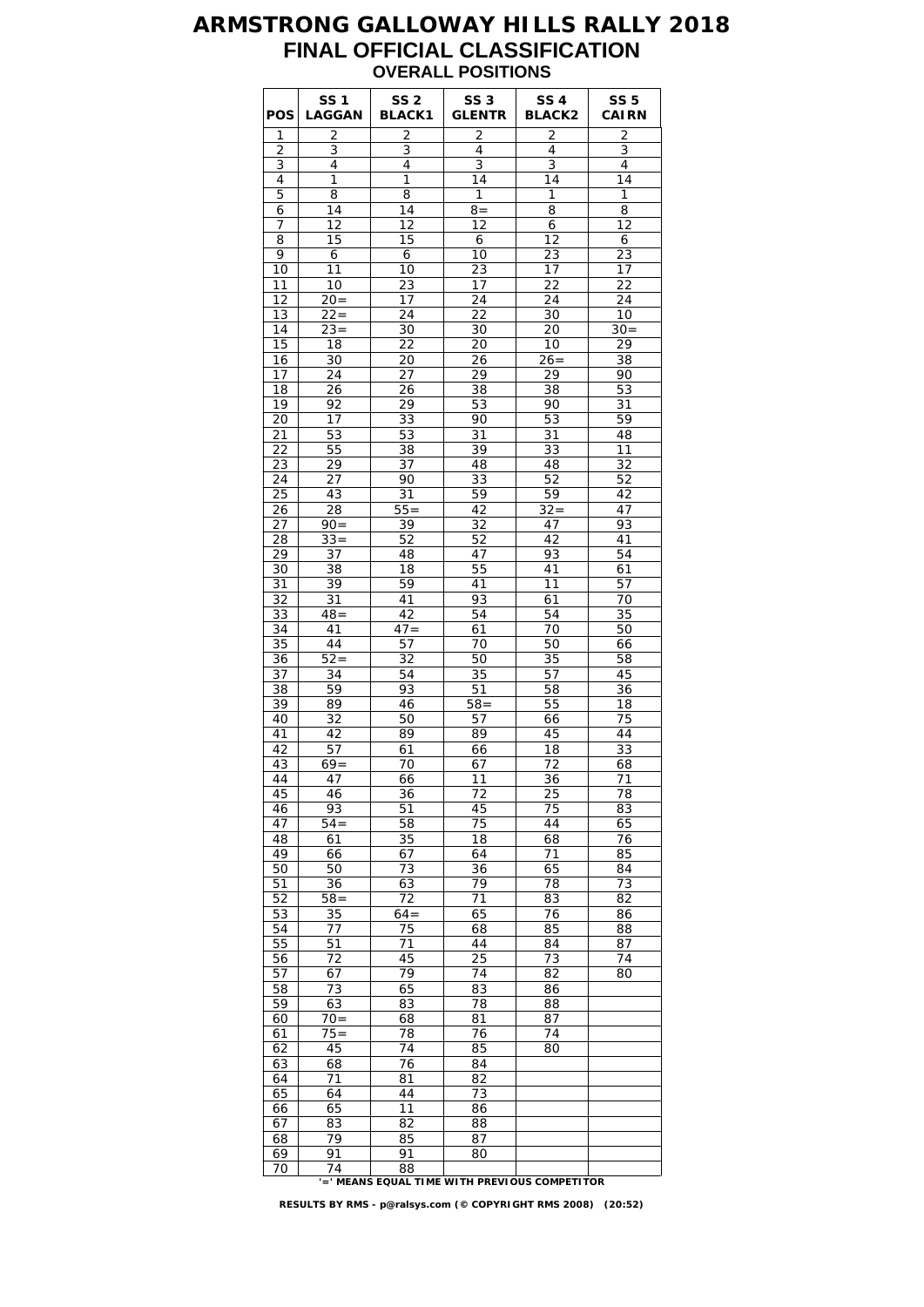## **ARMSTRONG GALLOWAY HILLS RALLY 2018 FINAL OFFICIAL CLASSIFICATION OVERALL POSITIONS**

| <b>POS</b>                                    | <b>SS1</b><br><b>LAGGAN</b> | SS <sub>2</sub><br><b>BLACK1</b> | SS <sub>3</sub><br><b>GLENTR</b> | <b>SS4</b><br><b>BLACK2</b> | <b>SS 5</b><br><b>CAIRN</b> |  |  |  |
|-----------------------------------------------|-----------------------------|----------------------------------|----------------------------------|-----------------------------|-----------------------------|--|--|--|
| 71                                            | 76                          | 84                               |                                  |                             |                             |  |  |  |
| 72                                            | 78                          | $86 =$                           |                                  |                             |                             |  |  |  |
| 73                                            | 82                          | 25                               |                                  |                             |                             |  |  |  |
| 74                                            | 85                          | 87                               |                                  |                             |                             |  |  |  |
| 75                                            | 81                          | 43                               |                                  |                             |                             |  |  |  |
| 76                                            | 88                          | 80                               |                                  |                             |                             |  |  |  |
| 77                                            | 86                          |                                  |                                  |                             |                             |  |  |  |
| 78                                            | 84                          |                                  |                                  |                             |                             |  |  |  |
| 79                                            | 87                          |                                  |                                  |                             |                             |  |  |  |
| 80                                            | 25                          |                                  |                                  |                             |                             |  |  |  |
| 81                                            | 80                          |                                  |                                  |                             |                             |  |  |  |
| '=' MEANS EQUAL TIME WITH PREVIOUS COMPETITOR |                             |                                  |                                  |                             |                             |  |  |  |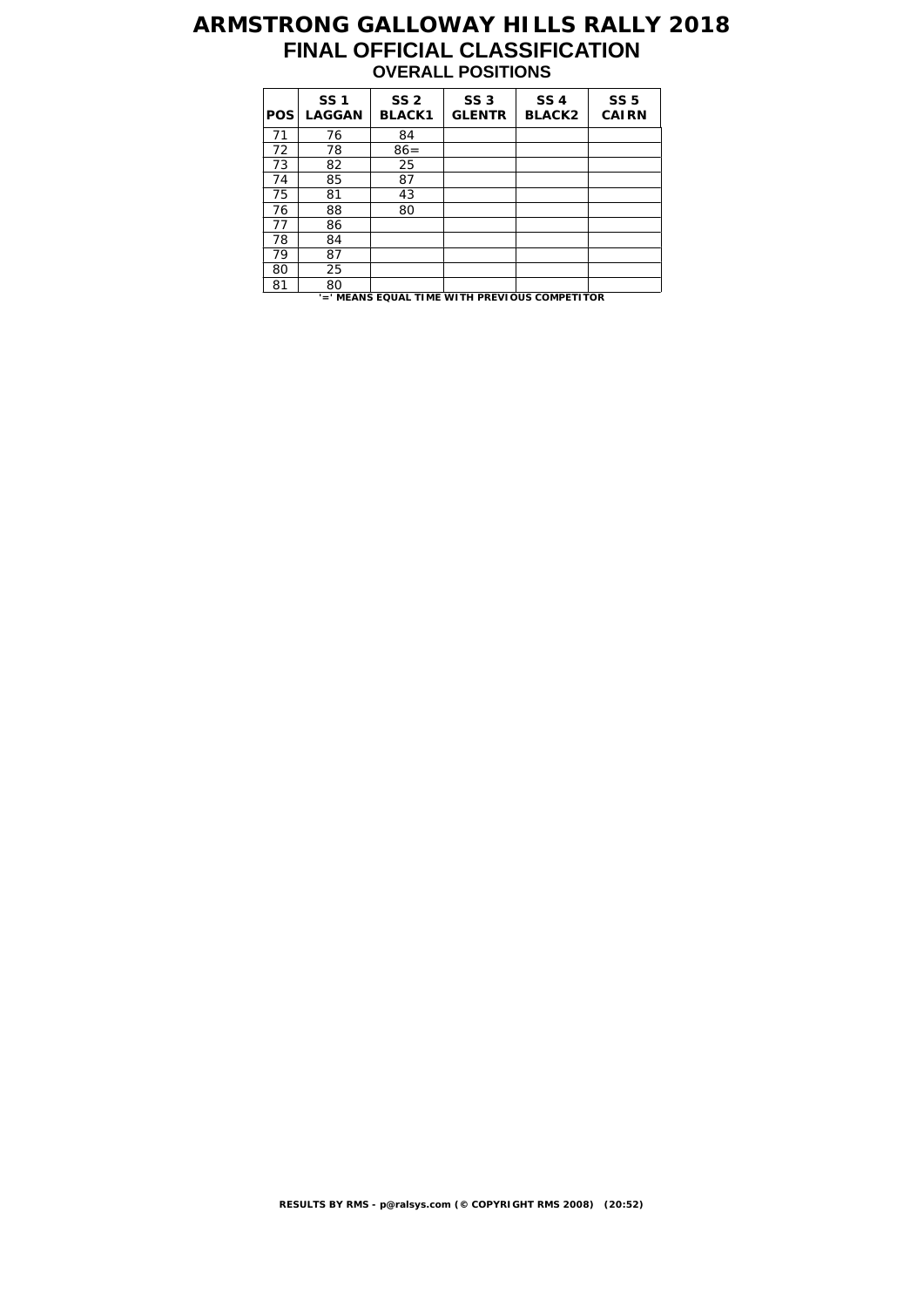## **ARMSTRONG GALLOWAY HILLS RALLY 2018 MSA SCOTTISH RALLY CHAMPIONSHIP - DRIVERS TC5B - FINISH - THREAVE GARDEN & ESTATE**

35 COMPETITORS CLASSIFIED

| <b>POS</b>     | NO. | <b>DRIVER</b>           | <b>VEHICLE</b>                                                                     | <b>CLASS</b>   | <b>TOTAL</b><br><b>STAGE</b><br><b>TIME</b> | <b>PEN</b> | <b>TOTAL</b><br><b>TIME</b> | <b>DIFF</b><br><b>LEADER</b><br><b>PREV</b> |
|----------------|-----|-------------------------|------------------------------------------------------------------------------------|----------------|---------------------------------------------|------------|-----------------------------|---------------------------------------------|
| 1              | 2   | David BOGIE             | <b>SKODA</b><br><b>FABIA R5</b>                                                    | 11             | 38:04                                       |            | 38:04                       | **.**<br>$***.**$                           |
| 2              | 3   | Gary PEARSON            | <b>FORD</b><br><b>FIESTA R5</b>                                                    | 11             | 38:49                                       |            | 38:49                       | $+0:45$<br>$+0:45$                          |
| 3              | 14  | John WINK               | <b>HYUNDAI</b><br>120 R5                                                           | 11             | 40:02                                       |            | 40:02                       | $+1:58$<br>$+1:13$                          |
| 4              | 1   | <b>Jock ARMSTRONG</b>   | <b>SUBARU</b><br><b>IMPREZA</b>                                                    | 10             | 40:05                                       |            | 40:05                       | $+2:01$<br>$+0:03$                          |
| 5              | 8   | Freddie MILNE           | <b>SUBARU</b><br><b>IMPREZA WRC</b>                                                | 11             | 40:29                                       |            | 40:29                       | $+2:25$<br>$+0:24$                          |
| 6              | 12  | Mark MCCULLOCH          | <b>SUBARU</b><br><b>IMPREZA</b>                                                    | 10             | 40:49                                       |            | 40:49                       | $+2:45$<br>$+0:20$                          |
| $\overline{7}$ | 6   | <b>Andrew GALLACHER</b> | <b>FORD</b><br><b>FOCUS WRC</b>                                                    | 11             | 40:56                                       |            | 40:56                       | $+2:52$<br>$+0:07$                          |
| 8              | 23  | Keith MORRIS            | <b>MITSUBISHI</b><br>LANCER EVO 6                                                  | 10             | 42:49                                       |            | 42:49                       | $+4:45$<br>$+1:53$                          |
| 9              | 17  | Greg MCKNIGHT           | FORD<br><b>ESCORT MK2</b>                                                          | 8              | 43:06                                       |            | 43:06                       | $+5:02$<br>$+0:17$                          |
| 10             | 22  | Alan DICKSON            | <b>MITSUBISHI</b><br>LANCER EVO 9                                                  | 10             | 43:14                                       |            | 43:14                       | $+5:10$<br>$+0:08$                          |
| 11             | 10  | Mike FAULKNER           | <b>MITSUBISHI</b><br>LANCER EVO 9                                                  | 10             | 43:31                                       |            | 43:31                       | $+5:27$<br>$+0:17$                          |
| $=$            | 30  | John MCILWRAITH         | <b>SUBARU</b><br><b>IMPREZA</b>                                                    | 9              | 43:31                                       |            | 43:31                       | $+5:27$<br>**.**                            |
| 13             | 29  | Keith RIDDICK           | MG<br><b>ZR</b>                                                                    | 3              | 44:06                                       |            | 44:06                       | $+6:02$<br>$+0:35$                          |
| 14             | 90  | Finlay RETSON           | <b>FORD</b><br>FIESTA R2                                                           | 3              | 44:57                                       |            | 44:57                       | $+6:53$<br>$+0:51$                          |
| 15             | 53  | John O'KANE             | <b>FORD</b><br><b>ESCORT MK2</b>                                                   | $\overline{4}$ | 45:25                                       |            | 45:25                       | $+7:21$<br>$+0:28$                          |
| 16             | 31  | John RINTOUL            | <b>MITSUBISHI</b><br>LANCER EVO 10                                                 | 10             | 45:38                                       |            | 45:38                       | $+7:34$<br>$+0:13$                          |
| 17             | 59  | Douglas WATT            | <b>FORD</b><br><b>ESCORT MK2</b>                                                   | 4              | 45:41                                       |            | 45:41                       | $+7:37$<br>$+0:03$                          |
| 18             | 11  | Lawrence WHYTE          | FORD<br><b>FIESTA R5</b>                                                           | 11             | 45:51                                       |            | 45:51                       | $+7:47$<br>$+0:10$                          |
| 19             | 42  | Duncan CAMPBELL         | <b>SUBARU</b><br><b>IMPREZA</b>                                                    | 9              | 46:14                                       |            | 46:14                       | $+8:10$<br>$+0:23$                          |
| 20             | 47  | Ross HUGHES             | <b>CITROEN</b><br>C <sub>2</sub> VTS                                               | 3              | 46:19                                       |            | 46:19                       | $+8:15$<br>$+0:05$                          |
| 21             | 54  | Grant MACRAE            | <b>FORD</b><br><b>FIESTA ST</b>                                                    | 6              | 47:17                                       |            | 47:17                       | $+9:13$<br>$+0.58$                          |
| 22             | 35  | Paddy MUNRO             | <b>FORD</b><br><b>ESCORT MK2</b>                                                   | 4              | 47:44                                       |            | 47:44                       | $+9:40$<br>$+0:27$                          |
| 23             | 58  | <b>Jim ROBERTSON</b>    | <b>FORD</b><br><b>ESCORT MK2</b>                                                   | 4              | 48:11                                       |            | 48:11                       | $+10:07$<br>$+0.27$                         |
| 24             | 18  | Fraser WILSON           | <b>MITSUBISHI</b><br>LANCER EVO 9                                                  | 9              | 48:12                                       | 1:00       | 49:12                       | $+11:08$<br>$+1:01$                         |
| 25             | 75  | Jamie STEWART           | <b>PEUGEOT</b><br>205                                                              | 2              | 49:22                                       |            | 49:22                       | $+11:18$<br>$+0:10$                         |
| 26             | 44  | <b>Kevin CRAWFORD</b>   | <b>MITSUBISHI</b><br>LANCER EVO 5                                                  | 9              | 48:32                                       | 1:00       | 49:32                       | $+11:28$<br>$+0:10$                         |
| 27             | 33  | Gordon MURRAY           | <b>FORD</b><br><b>ESCORT MK2</b>                                                   | 8              | 49:40                                       |            | 49:40                       | $+11:36$<br>$+0:08$                         |
| 28             | 68  | <b>Scott PEACOCK</b>    | MG<br>ZR                                                                           | 1              | 50:00                                       |            | 50:00                       | $+11:56$<br>$+0:20$                         |
| 29             | 83  | Ernie LEE               | <b>BMW</b><br>3251                                                                 | 5              | 50:55                                       |            | 50:55                       | $+12:51$<br>$+0:55$                         |
| 30             | 85  | Nikki ADDISON           | PEUGEOT<br>106 GTI<br>RESULTS BY RMS - p@ralsys.com (© COPYRIGHT RMS 2008) (20:55) | 3              | 53:21                                       |            | 53:21                       | $+15:17$<br>$+2:26$                         |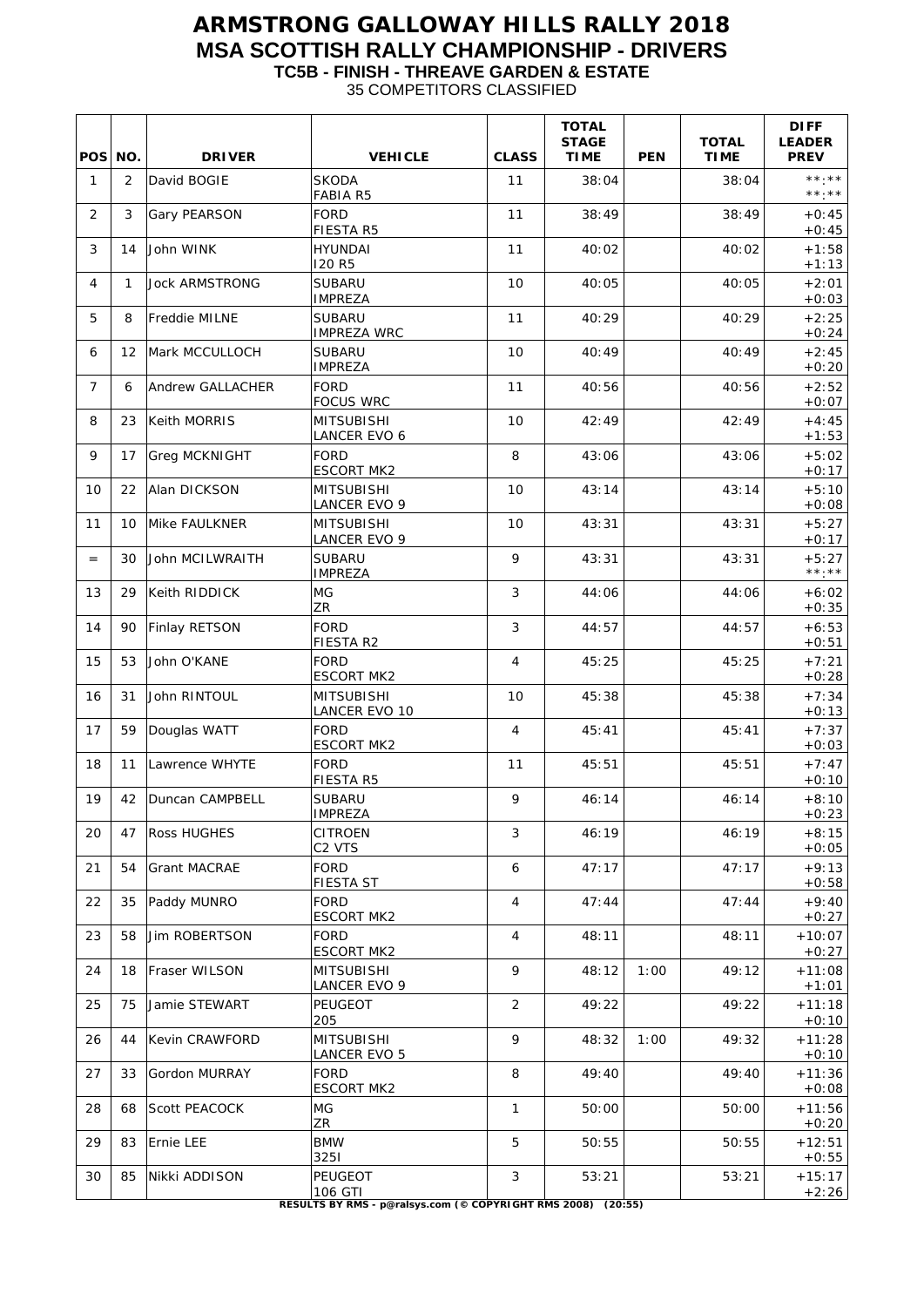# **ARMSTRONG GALLOWAY HILLS RALLY 2018 MSA SCOTTISH RALLY CHAMPIONSHIP - DRIVERS TC5B - FINISH - THREAVE GARDEN & ESTATE**

35 COMPETITORS CLASSIFIED

| POS NO. |    | <b>DRIVER</b>      | <b>VEHICLE</b>                     | <b>CLASS</b> | <b>TOTAL</b><br><b>STAGE</b><br><b>TIME</b> | <b>PEN</b> | <b>TOTAL</b><br><b>TIME</b> | <b>DIFF</b><br><b>LEADER</b><br><b>PREV</b> |
|---------|----|--------------------|------------------------------------|--------------|---------------------------------------------|------------|-----------------------------|---------------------------------------------|
| 31      | 84 | <b>Drew BARKER</b> | <b>CITROEN</b><br><b>C2 KETTLE</b> | 3            | 53:24                                       |            | 53:24                       | $+15:20$<br>$+0.03$                         |
| 32      | 73 | Niall COWAN JNR    | MG.<br>ZR                          |              | 53:33                                       |            | 53:33                       | $+15:29$<br>$+0.09$                         |
| 33      | 82 | Ian MILNE          | FORD<br><b>ESCORT MK2</b>          | 5            | 54:06                                       |            | 54:06                       | $+16:02$<br>$+0.33$                         |
| 34      | 86 | David CAMERON      | FORD<br><b>ESCORT MK2</b>          | 5            | 55:06                                       |            | 55:06                       | $+17:02$<br>$+1:00$                         |
| 35      | 88 | Aileen FORREST     | <b>MITSUBISHI</b><br>EVO 5         | 9            | 55:14                                       |            | 55:14                       | $+17:10$<br>$+0.08$                         |